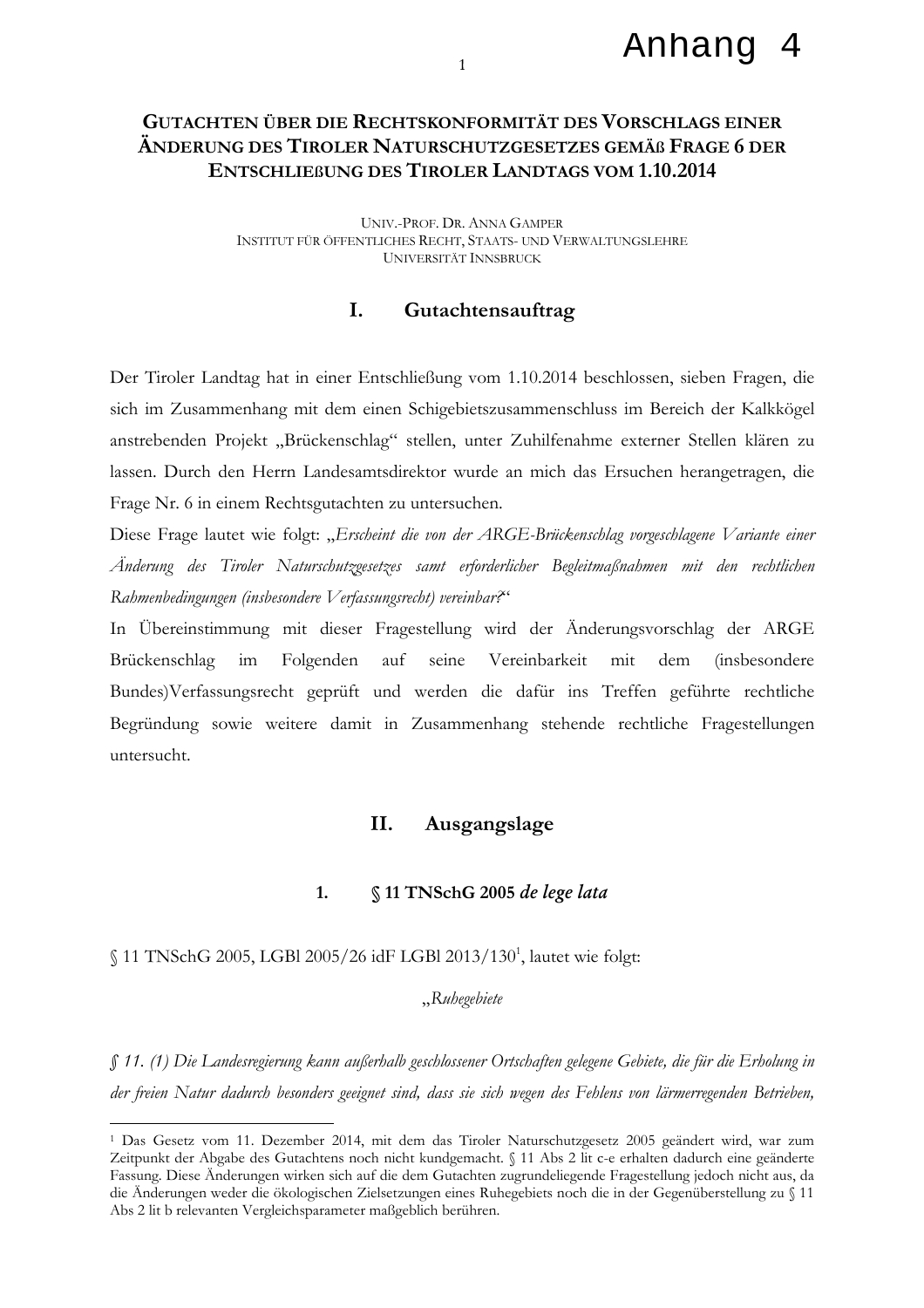von Seilbahnen für die Personenbeförderung sowie von Straßen mit öffentlichem Verkehr durch weitgehende Ruhe auszeichnen, durch Verordnung zu Ruhegebieten erklären, wenn die Erhaltung dieser Gebiete für die Erholung von besonderer Bedeutung ist oder voraussichtlich sein wird.

(2) In Ruhegebieten sind verboten:

 $a)$ die Errichtung von lärmerregenden Betrieben;

die Errichtung von Seilbahnen für die Personenbeförderung;  $(b)$ 

der Neubau von Straßen mit öffentlichem Verkehr;  $\mathcal{C}$ 

jede erhebliche Lärmentwicklung;  $\overline{d}$ 

die Durchführung von Außenlandungen und Außenabflügen mit motorbetriebenen Luftfahrzeugen; davon  $e)$ ausgenommen sind Außenlandungen und Außenabflüge im Rahmen der Wildfütterung, der Viehbergung und der Versorgung von Vieh in Notzeiten, der Ver- oder Entsorgung von Schutzhütten und Gastgewerbebetrieben, für wissenschaftliche Zwecke, zur Sanierung von Schutzwäldern, im Rahmen der Wildbach- und Lawinenverbauung, der Instandhaltung oder Instandsetzung von Rundfunk- und Fernmeldeeinrichtungen und von Einrichtungen der Elektrizitätsversorgungsunternehmen, sofern der angestrebte Zweck auf eine andere Weise nicht oder nur mit einem unverhältnismäßig großen Aufwand erreicht werden könnte.

(3) In Verordnungen nach Abs. 1 sind, soweit dies zur Erhaltung des Ruhegebietes erforderlich ist, entweder für den gesamten Bereich des Ruhegebietes oder für Teile davon an eine naturschutzrechtliche Bewilligung zu binden:

die Errichtung, Aufstellung und Anbringung aller oder bestimmter Arten von Anlagen, soweit sie nicht unter a) Abs. 2 lit. a oder b fallen, sowie die Änderung von Anlagen, sofern die Interessen des Naturschutzes nach § 1 Abs. 1 berührt werden;

b) der Neubau, der Ausbau und die Verlegung von Straßen und Wegen, soweit sie nicht unter Abs. 2 lit. c fallen; die Errichtung von oberirdischen elektrischen Leitungsanlagen mit einer Spannung von 36 kV und darüber  $\mathcal{C}$ 

- sowie von Luftkabelleitungen:
- d) Geländeabtragungen und Geländeaufschüttungen außerhalb eingefriedeter bebauter Grundstücke;

e) die Verwendung von Kraftfahrzeugen."

#### $2.$ Der von der ARGE Brückenschlag vorgeschlagene Änderungstext

Der von der ARGE Brückenschlag (im Folgenden: die Proponenten) vorgelegte Vorschlag einer Änderung des Tiroler Naturschutzgesetzes 2005 (im Folgenden: TNSchG 2005) lautet wie folgt (Änderungen sind unterstrichen):

" $\int$  11 Abs 2 lit b TNSchG wird ergänzt und hat zu lauten:

(b) Errichtung von Seilbahnen für die Personenbeförderung, ausgenommen Schigebietszusammenschlüsse;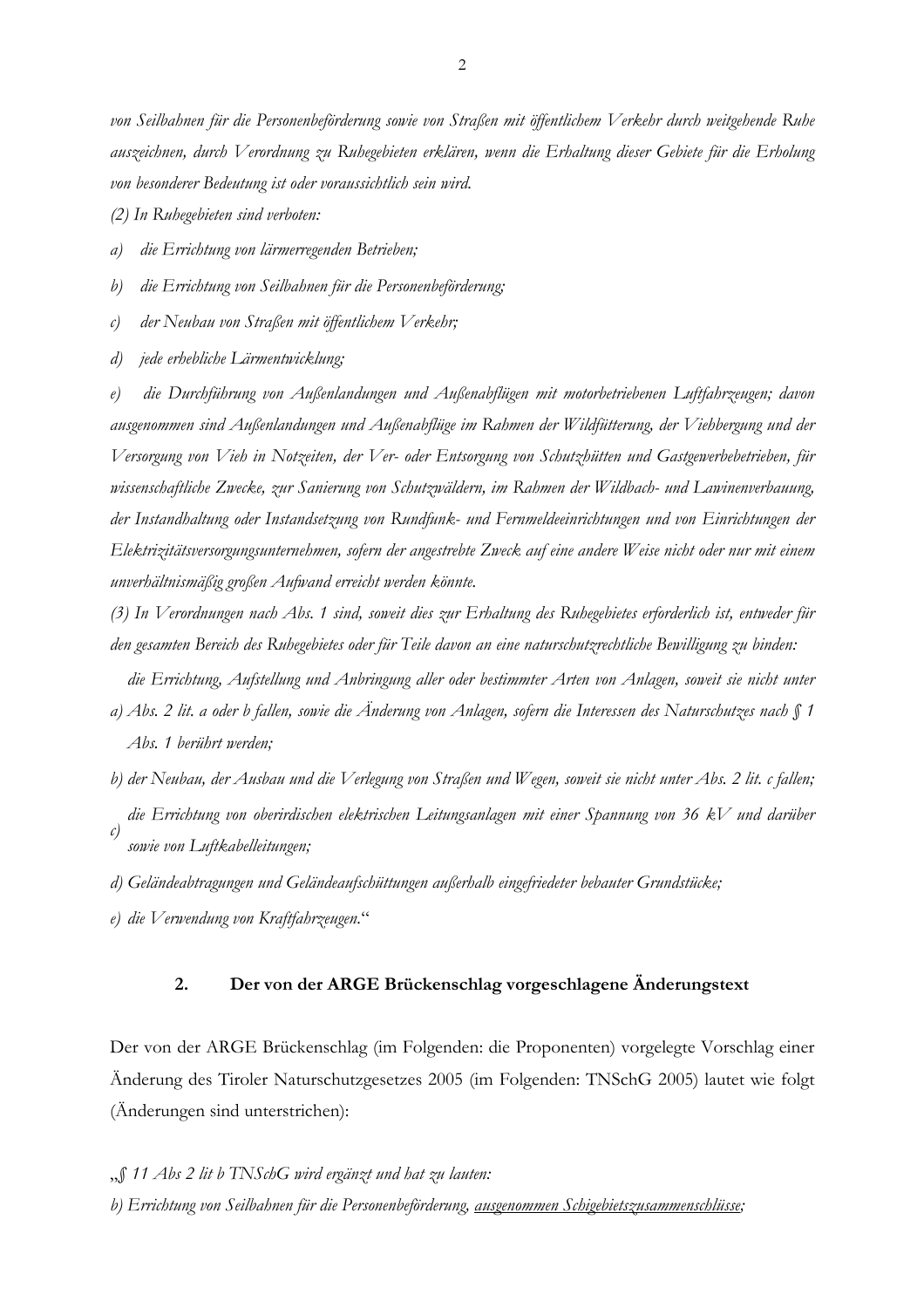In  $$48$  wird Abs 13 neu angefügt und lautet wie folgt:

(13) Gegen § 11 widersprechende Verordnungen sind von der Tiroler Landesregierung längstens binnen 3 Monaten ab Inkrafttreten dieses Gesetzes abzuändern. Für Schigebietszusammenschlüsse im Bereich von Ruhegebieten gilt die Berücksichtigungspflicht gemäß  $\int$  7 Abs. 3 TROG 2011 hinsichtlich  $\int$  5 lit. a des Tiroler Seilbahn- und Schigebietsprogramm 2005 nicht."

Dieser Vorschlag wird im Wesentlichen damit begründet, dass der geltende § 11 Abs 2 lit b TNSchG 2005 mit seinem Totalverbot der Errichtung von Seilbahnen für die Personenbeförderung möglicherweise unsachlich und daher verfassungswidrig sei. Jüngste Entwicklungen im Zusammenhang mit der Entwicklung von Schigebiets- und Seilbahnprojekten würden dadurch nicht mehr wiedergegeben. Der Bundesgesetzgeber habe diesem Faktum durch die UVP-G-Novelle BGBI I 2009/87 unterstützend Rechnung getragen, ebenso das Tiroler Seilbahn- und Schigebietsprogramm 2005, wonach Schigebietszusammenschlüsse als Erweiterung und nicht als Neuerschließung anzusehen seien. Weiters seien Seilbahnen für die Personenbeförderung auch in fast allen anderen Schutzgebietskategorien des TNSchG 2005 nicht grundsätzlich verboten, sondern bewilligungspflichtig. Die Bewilligungspflicht garantiere, dass Schigebietszusammenschlüsse immer noch einer ausreichenden Interessenabwägung unterlägen, während Schigebietszusammenschlüsse über Gletscher weiterhin tabu blieben, und trüge außerdem dem Art 11 des Protokolls Naturschutz und Landschaftspflege der Alpenkonvention Rechnung.

## Zur Frage der bundesverfassungsrechtlichen Zulässigkeit III. des § 11 Abs 2 lit b TNSchG 2005 de lege lata

Ruhegebiete gem § 11 TNSchG 2005 stellen eine spezielle Schutzgebietskategorie des Tiroler Naturschutzgesetzes dar, die sich gem § 11 Abs 1 leg cit durch folgende Charakteristika kennzeichnet: Es muss sich um Gebiete außerhalb geschlossener Ortschaften handeln, die für die Erholung in der freien Natur gerade dadurch besonders geeignet sind, dass sie sich wegen des Fehlens von lärmerregenden Betrieben, von Seilbahnen für die Personenbeförderung sowie von Straßen mit öffentlichem Verkehr durch weitgehende Ruhe auszeichnen, und es muss die Erhaltung dieser Gebiete für die Erholung von besonderer Bedeutung sein oder voraussichtlich sein. Die Bewahrung der unberührten Natur in ihrer Funktion für die Erholung des Menschen ist damit der herausragende Schutzzweck eines Ruhegebiets, der in Einklang mit dem in § 1 Abs 1 lit b leg cit als allgemeine Zielsetzung des Gesetzes angeführten Erholungswert der Natur als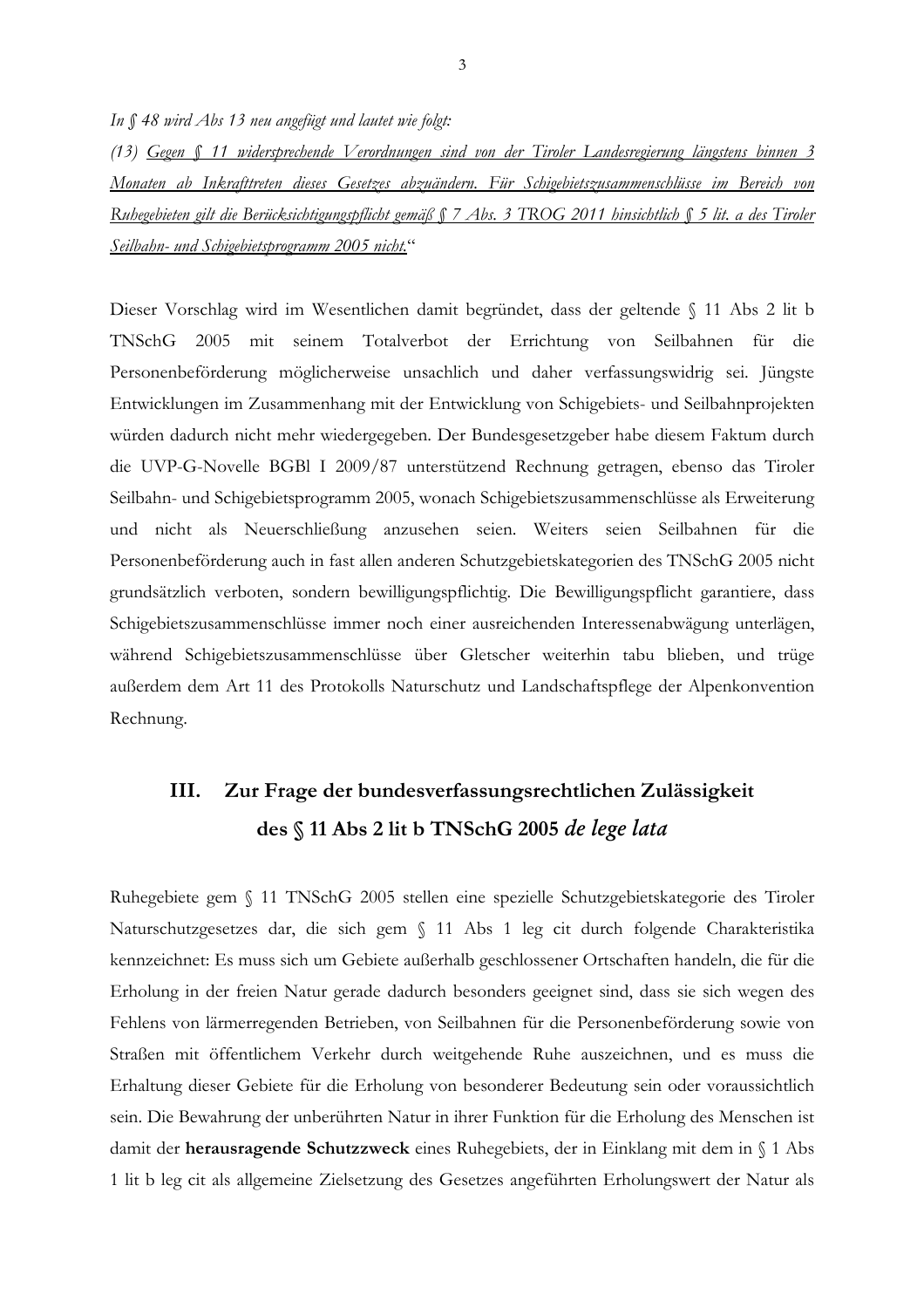Lebensgrundlage des Menschen steht. Im Gegensatz zu anderen Schutzgebietskategorien, bei denen die in § 1 Abs 1 lit a, c und d leg cit angeführten Schutzzwecke im Vordergrund stehen, verknüpft § 11 Abs 1 leg cit das Vorhandensein und die Erhaltung unberührter Natur mit dem Erholungswert für den Menschen. Dieser anthropozentrische Schutzzweck bemisst sich jedoch nicht an jedweder Möglichkeit der Erholung von Menschen (zB durch Ausübung bestimmter Sportarten, der Schigebietszusammenschlüsse grundsätzlich sogar dienen könnten), sondern liegt in einer ganz speziellen Art von Erholung, nämlich sich in der freien Natur aufhalten und gerade dadurch erholen zu können, dass lärmerregende Betriebe fehlen, keine (erheblich) lärmerregenden Maßnahmen durchgeführt werden und insbesondere auch bestimmte Anlagen, die typischerweise dem Massentransport von Menschen dienen, nicht errichtet werden dürfen. Die von § 11 leg cit angestrebte "Ruhe" definiert sich daher im engeren Sinn als "Freisein von Lärm", insgesamt aber wohl auch in dem Sinn, dass eine Erholung in einer naturbelassenen Atmosphäre, abseits von der Beförderung größerer Zahlen von Menschen dienenden Transportwegen und den dazu gehörigen Anlagen, möglich sein soll. Dies geht auch aus den Erläuternden Bemerkungen zum Tiroler Naturschutzgesetz, LGBl 1975/15, hervor, in denen es heißt (Beilage 4 Sten. Ber. 27. Tagung 28.11.1974, VII. Periode, S. 17 f): "Es ist vordringlich geworden, der weitgehenden und vielfach planlosen Erschließung der Gebirgslandschaft durch Straßen und mechanische Aufstiegshilfen rechtzeitig dadurch entgegenzuwirken, daß Gebiete gesichert werden, die keine über das Bestehen von Wanderwegen und alpinen Unterkünften hinausgehende technische Erschließung aufweisen. Diesen durch Naturbelassenheit und Ruhe ausgezeichneten Gebieten wird in Zukunft große Bedeutung für die Erholung in der freien, nicht durch die Technik verfremdeten Natur zukommen [...] Besondere Bedeutung kommt in Ruhegebieten dem Umstand zu, daß sie nicht durch Seilbahnen für die Personenbeförderung und durch Schlepplifte [Anm: das explizite Verbot der Errichtung von Schleppliften wurde durch die Novelle zum Tiroler Naturschutzgesetz LGBl 2004/50 beseitigt, weil Schlepplifte gem § 2 SeilbG 2003 [BGBl] I 2003/103 idF BGBI I 2012/40] ohnehin Seilbahnen darstellen] sowie durch Straßen mit öffentlichem Verkehr, also durch Einrichtungen erschlossen sind, die den Massentourismus mit all seinen den Wert des Ruhegebietes beeinträchtigenden Folgeerscheinungen fördern."

Was das bestehende Verbot der Errichtung von Seilbahnen für die Personenbeförderung anbelangt, so steht dieses in einem systematischen Zusammenhang zu den anderen in  $\langle 11 \rangle$ Abs 2 TNSchG 2005 genannten Verboten: Beispielsweise stellt "der Neubau von Straßen mit öffentlichem Verkehr" (§ 11 Abs 2 lit c leg cit)<sup>2</sup> ein insofern vergleichbares Verbot dar, als auch hier derselbe Schutzzweck verfolgt wird, die Erholung in der freien Natur gerade dadurch zu ermöglichen, dass Anlagen, die eine Massenbeförderung von Menschen gestatten, nicht errichtet

<sup>&</sup>lt;sup>2</sup> Vgl dazu bereits oben FN 1. § 11 Abs 2 lit c soll künftig - ohne Relevanz für die vorliegende Fragestellung - lauten: "der Neubau von Straßen mit öffentlichem Kraftfahrzeugverkehr".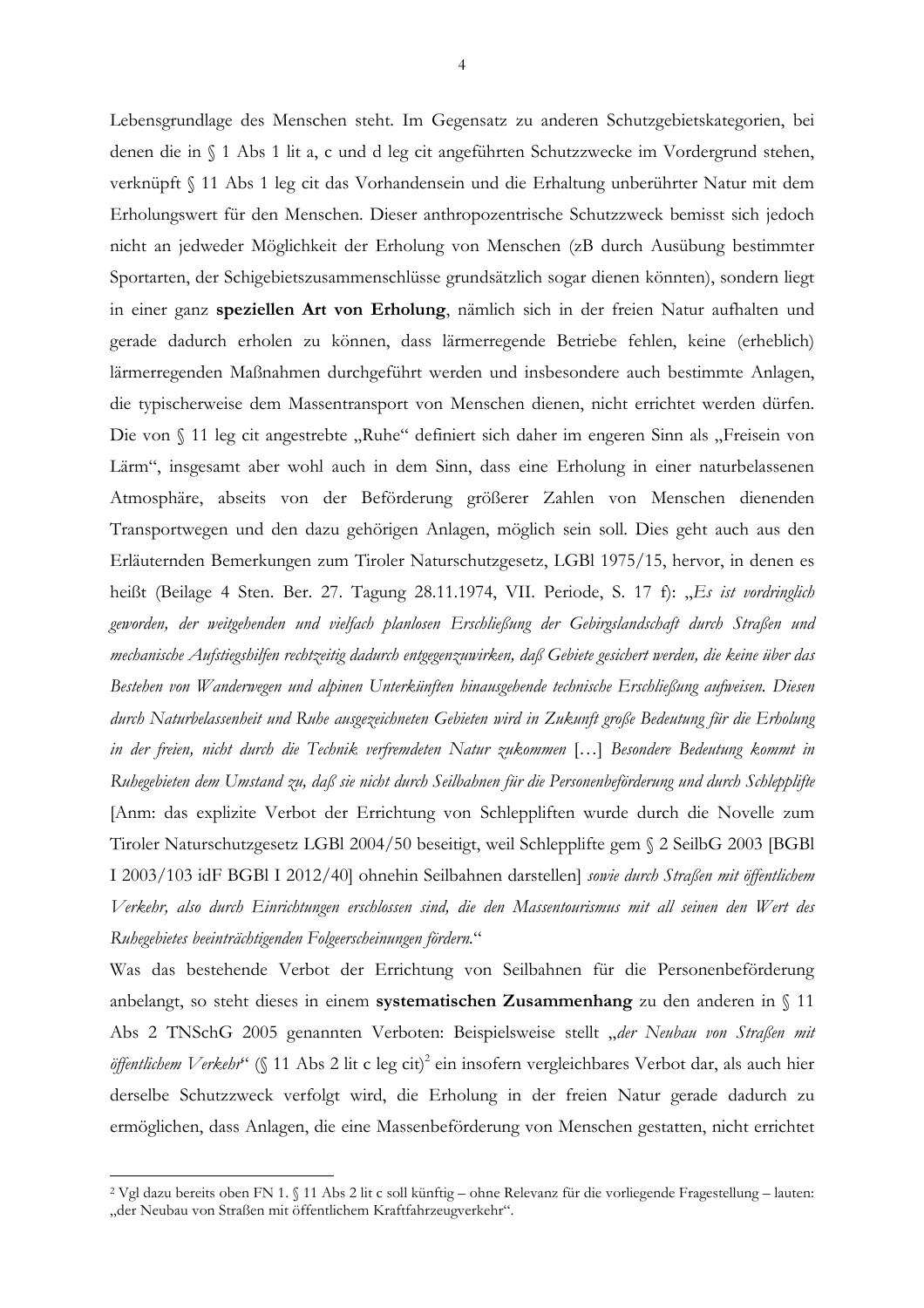werden dürfen. Es geht dabei einerseits um die lärmerzeugende Errichtung der betreffenden Anlagen an sich, die verboten sein soll; andererseits führt das Verbot der Errichtung naturgemäß dazu, dass derartige Anlagen auch nicht betrieben werden können. Mithin richtet sich der Schutzzweck nicht nur gegen die Erzeugung von Lärm im engeren Sinn (sei es – insbesondere – bei der Errichtung, sei es beim Betrieb der Seilbahn), sondern auch gegen jede andere Art von Ruhestörung im weiteren Sinn, die durch die Massenbeförderung von Menschen in der freien Natur entstünde. Kontextualisiert man das Verbot der Errichtung von Seilbahnen für die Personenbeförderung daher mit den anderen Verboten des § 11 Abs 2 leg cit, so verfolgen diese sämtlich denselben Schutzzweck, nämlich alle gravierenderen Ruhestörungen, die außerhalb einer geschlossenen Ortschaft in der freien Natur typischerweise als durch Menschen verursachte Phänomene auftreten könnten, zu unterbinden.

Im Vergleich zu den Verboten erscheint die bloße Bewilligungspflicht, der Maßnahmen im Sinne des § 11 Abs 3 leg cit unterliegen, sachlich gerechtfertigt, weil diese Maßnahmen zwar ebenfalls Ruhestörungen mit sich führen können, diese aber typischerweise in ihrem Ausmaß und Effekt auf die als Erholungsraum dienende Natur beschränkter sind. Darüber hinaus kann auch die Bewilligung für Maßnahmen gem § 11 Abs 3 leg cit versagt werden, wenn die in § 29 Abs 2 leg cit erwähnten Bewilligungskriterien nicht erfüllt werden. Im Vergleich zu § 29 Abs 1 leg cit erschwert § 29 Abs 2 leg cit Bewilligungen dadurch, dass, sofern ein Vorhaben Interessen des Naturschutzes beeinträchtigt, andere langfristige öffentliche Interessen diese überwiegen müssten, damit das Vorhaben bewilligt werden kann. Daraus geht der systemische Gedanke hervor, dass der Gesetzgeber Ruhegebiete als besondere Schutzkategorie auffasst, in denen nicht nur manche Maßnahmen überhaupt verboten sind, sondern selbst bewilligungsfähige Maßnahmen einer erschwerten Interessenabwägung unterliegen.

Die Differenzierung zwischen Seilbahnen, die der Personenbeförderung dienen, und Materialseilbahnen, die (ausgenommen im Falle erheblicher Lärmentwicklung gem § 11 Abs 2 lit d leg cit) nicht unter das Verbot fallen, aber durch die Ruhegebietsverordnung bewilligungspflichtig erklärt werden können, erscheint deshalb sachlich gerechtfertigt, weil letztere nicht der Beförderung größerer Menschenmassen dienen, von denen naturgemäß massivere Störungen für die Erholung in der freien Natur ausgehen können, und auch nur bei Bedarf punktuell genützt werden. Außerdem stellen die im alpinen Raum üblichen Materialseilbahnen von ihrer technischen Gestaltung her deutlich kleinere Anlagen und damit auch in der Errichtung weniger massive Eingriffe als der Personenbeförderung dienende Seilbahnen dar.

Sowohl der Vergleich zwischen den verbotenen Vorhaben als auch derjenige zwischen den verbotenen und bewilligungsfähigen Vorhaben ergibt daher, dass hier seitens des Gesetzgebers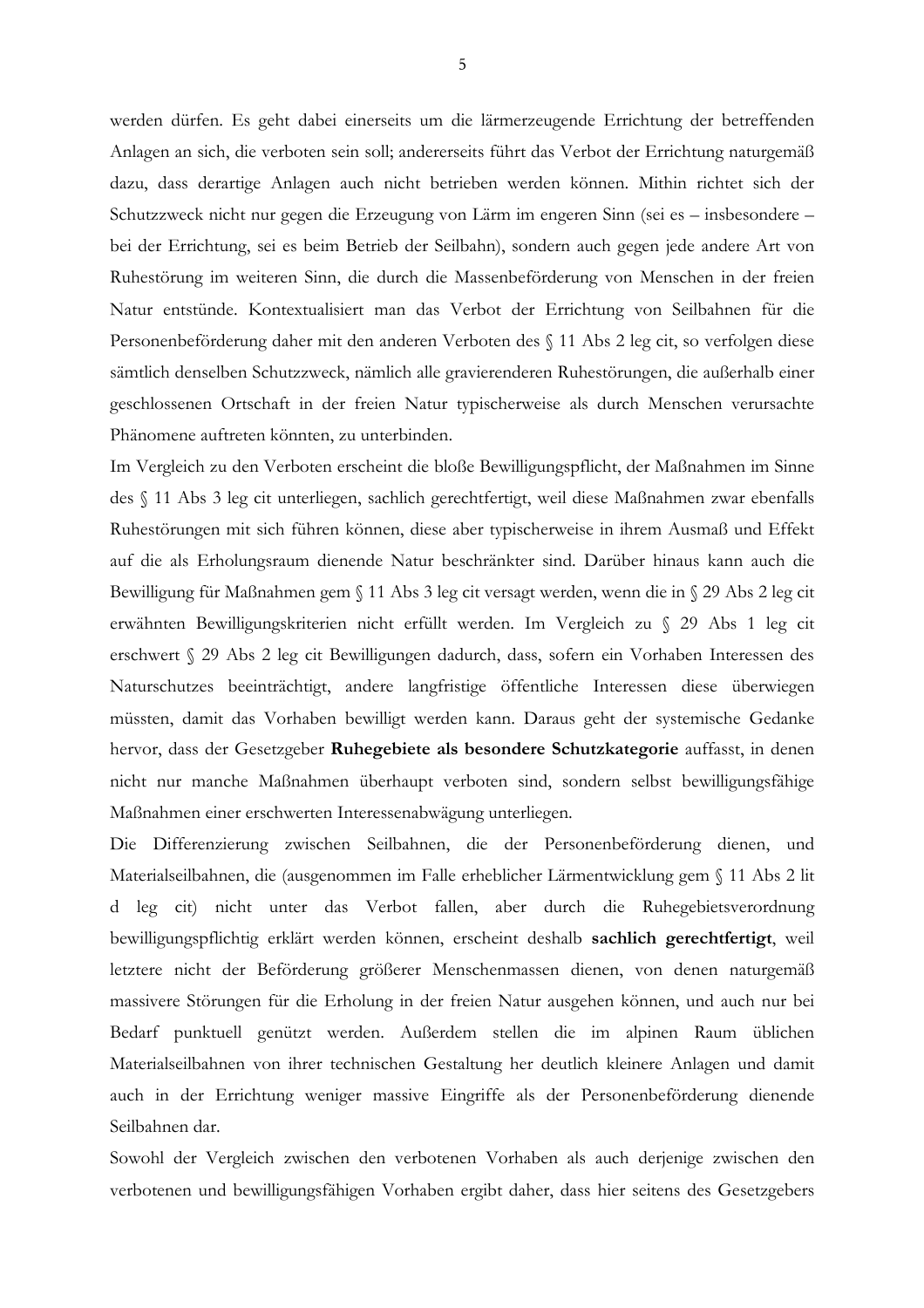nicht unsachlich differenziert wurde. Weder erscheint es schlechthin unsachlich, in Übereinstimmung mit den Zielen des Naturschutzgesetzes Ruhegebiete vorzusehen, die sich durch diesen Zielen dienende Verbote auszeichnen. Noch erscheint es unsachlich, dass bestimmte, in den Schutzzweck eines Ruhegebiets gravierender eingreifende Maßnahmen, darunter auch die Errichtung von Seilbahnen für die Personenbeförderung, verboten und damit vom Gesetzgeber strenger behandelt werden als gelindere Maßnahmen, die gem § 11 Abs 3 leg cit bewilligungspflichtig oder überhaupt bewilligungsfrei sind. Der Verfassungsgerichtshof hat den Ländern die Kompetenz im Naturschutz zugesprochen, zu dessen Regelung diese nach der Gesichtspunktetheorie (vgl zB VfSlg 17.854/2006; 14.178/1995; 7516/1975; zur Wahrung des Berücksichtigungsprinzips zB VfSlg 19.568/2011; 18.096/2007; 17.854/2006; 17.212/2004; 15.552/1999; 15.281/1998; 10.292/1984) zweifellos auch im Hinblick auf Seilbahnen grundsätzlich zuständig sind (vgl dazu auch die Ausführungen in den Erläuternden Bemerkungen zum Tiroler Naturschutzgesetz, LGBl 1975/15, Beilage 4 Sten. Ber. 27. Tagung 28.11.1974, VII. Periode, S. 18). Der Verfassungsgerichtshof hat dabei in mehreren Erkenntnissen (vgl zB VfSlg 17.854/2006; 15.552/1999) ausgesprochen, dass "der Landesgesetzgeber jedenfalls (auch) befugt [sei], vermeidbare Eingriffe in Naturschutzinteressen zu untersagen". Er hielt es darüber hinaus auch für sachlich gerechtfertigt, in einem Naturschutzgebiet sportliche Aktivitäten mit einer "nicht von vornherein von der Hand zu weisende[n] potenzielle[n] Störwirkung [...]" zu verbieten (VfGH 22.11.2012,  $V120/11$ ).

In den Erläuternden Bemerkungen zum Tiroler Naturschutzgesetz, LGBI 1975/15, artikulierte der Gesetzgeber klar, bei der Festlegung der Verbotsbestimmungen ihre Vereinbarkeit mit den Verfassungsprinzipien der Sachlichkeit und Verhältnismäßigkeit vor Augen gehabt, es in der Interessenabwägung aber letztlich als adäquat angesehen zu haben, bestimmte Vorhaben zu verbieten, weil deren Ausführung "mit der Eigenschaft eines Ruhegebietes schlechthin unvereinbar ist. Sollte aus irgendeinem Grund die Ausführung eines dieser Vorhaben in einem Ruhegebiet unvermeidbar sein, dann muß entweder die Verordnung aufgehoben oder ihr räumlicher Geltungsbereich so eingeschränkt werden, daß das betreffende Vorhaben nicht mehr der Vorschrift des Abs. 2 widerstreitet" (Beilage 4 Sten. Ber. 27. Tagung 28.11.1974, VII. Periode, S. 18). Dass das TNSchG 2005 den Verordnungsgeber nicht dazu zwingt, bestimmte Gebiete überhaupt als Ruhegebiete auszuweisen, spielt im Zuge der Verhältnismäßigkeitsabwägung (vgl dazu im Hinblick auf naturschutzrechtliche Interessen etwa VfSlg 18.652/2008) jedenfalls eine wichtige Rolle: Das Gesetz überlässt es dem Verordnungsgeber, in konkreten Fällen zu prüfen, ob ein Gebiet als Ruhegebiet ausgewiesen werden soll; ob es dazu kommt oder nicht und welche Fläche das Ruhegebiet diesfalls umfasst, wird vom Gesetzgeber nicht zwingend vorgegeben. Insofern belässt das Gesetz hinreichend politisches Ermessen, von dem es letztendlich abhängt, ob die ex lege in Ruhegebieten geltenden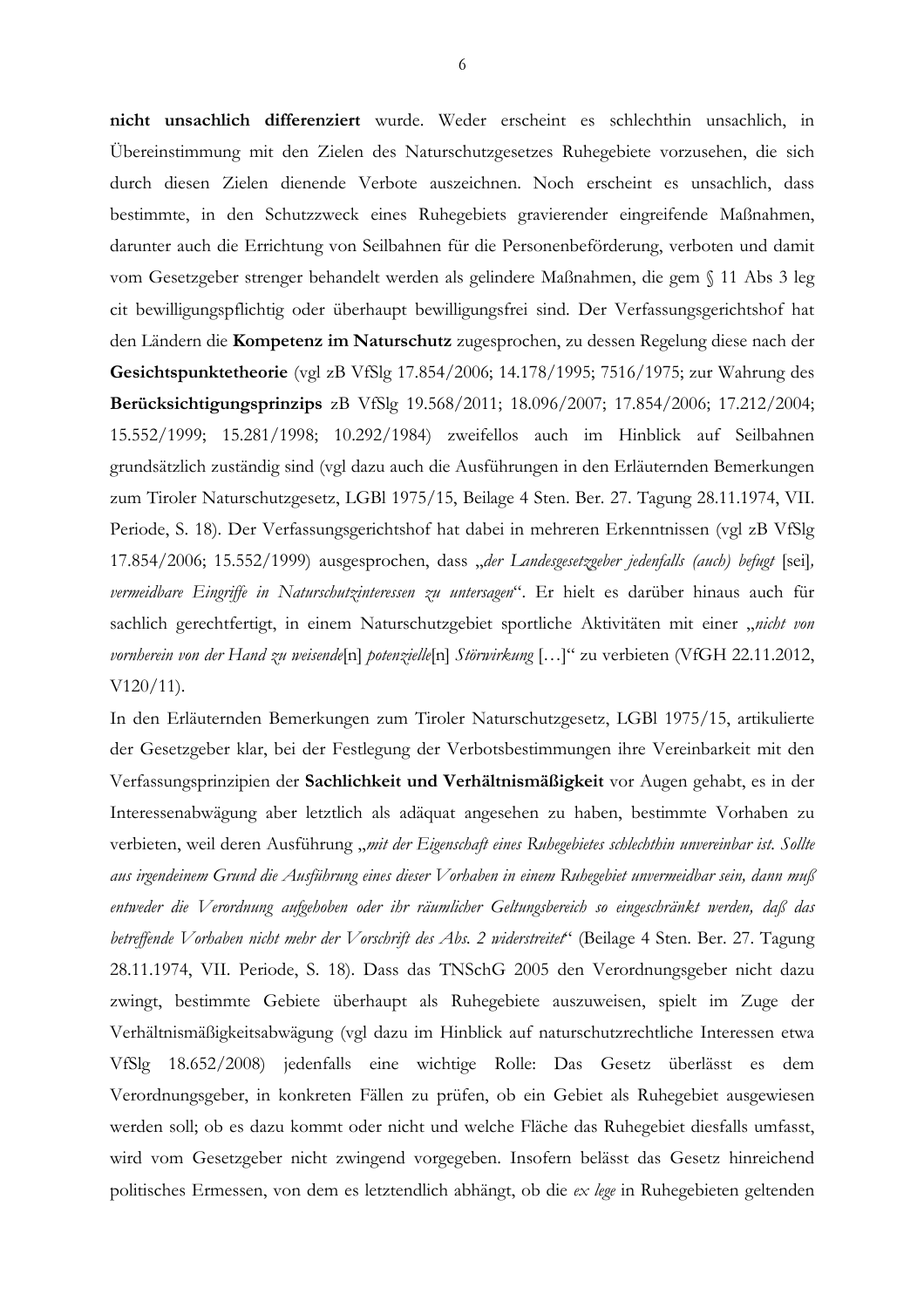Verbote konkret überhaupt zur Anwendung kommen. Auch der in den Erläuternden Bemerkungen (Beilage 1 Sten. Ber. 2. Sitzung 3. Tagung 9./10.5.1990, XI. Periode, S. 55) zur Novelle zum Tiroler Naturschutzgesetz, LGBl 1990/52, zum Ausdruck kommende Wille des Gesetzgebers lässt hinsichtlich der durch diese Novelle geänderten Vorgängerbestimmung des § leg cit klar erkennen, bei der Festlegung der Verbote Sachlichkeits-11 und Verhältnismäßigkeitsabwägungen gefolgt zu sein und die geltenden Verbotsbestimmungen weder überschießend noch unsachlich festgelegt zu haben.

Die Vielfalt, Eigenart, Schönheit sowie der Erholungswert der Natur und Landschaft wurden vom Verfassungsgerichtshof darüber hinaus als im öffentlichen Interesse gelegene Ziele bezeichnet (vgl zB VfSlg 18.652/2008). Dies ergibt sich schon daraus, dass seit 2013 ein Bundesverfassungsgesetz über die Nachhaltigkeit, den Tierschutz, den umfassenden Umweltschutz, die Sicherstellung der Wasser- und Lebensmittelversorgung und die Forschung (BGBI I 2013/111; bis 2013: Bundesverfassungsgesetz über den umfassenden Umweltschutz, BGBl 1984/491) gilt, nach dessen § 1 sich die Republik Österreich (Bund, Länder und Gemeinden) unter anderem zum Prinzip der Nachhaltigkeit bei der Nutzung der natürlichen Ressourcen bekennt, um auch zukünftigen Generationen bestmögliche Lebensqualität zu gewährleisten; nach seinem § 3 bekennt sich die Republik Österreich überdies zur "Bewahrung der natürlichen Umwelt als Lebensgrundlage des Menschen vor schädlichen Einwirkungen", wobei der umfassende Umweltschutz "insbesondere in Maßnahmen zur Reinhaltung der Luft, des Wassers und des Bodens sowie zur Vermeidung von Störungen durch Lärm" bestehe.

Gem Art 7 Abs 2 Tiroler Landesordnung (LGBI 1988/61 idF LGBI 2014/65) hat das Land Tirol für den Schutz und die Pflege der Umwelt, besonders die Bewahrung der Natur und der Landschaft vor nachteiligen Veränderungen, zu sorgen; gem Art 7 Abs 5 Tiroler Landesordnung ist bei der Besorgung der Aufgaben des Landes Tirol unter anderem eine nachhaltige Entwicklung im Sinn einer ausgewogenen Berücksichtigung ökonomischer, ökologischer und sozialer Interessen anzustreben. Sowohl auf bundes- als auch landesverfassungsrechtlicher Ebene ist somit der Schutzzweck, der auch Ruhegebieten letztlich zugrundliegt – die Bewahrung der unberührten Natur und ihres Erholungswerts, die Vermeidung von Störungen durch Lärm sowie eine nachhaltige, ökologische Interessen ausgewogen berücksichtigende Entwicklung –, mittels Staatszielbestimmungen verankert worden. Daraus erfließt zwar kein absoluter Vorrang des Naturschutzes vor anderen wichtigen öffentlichen Interessen und Staatszielen, doch kann daraus gleichwohl eine grundsätzliche verfassungsrechtliche Legitimation des Schutzzwecks von Ruhegebieten abgeleitet werden, der nicht beliebig unterlaufen werden darf.

Eine Verletzung des bundesverfassungsrechtlichen Gleichheitssatzes (vgl insbesondere Art 7 B-VG, Art 2 StGG) durch § 11 TNSchG 2005 de lege lata, wie sie von den Proponenten angedeutet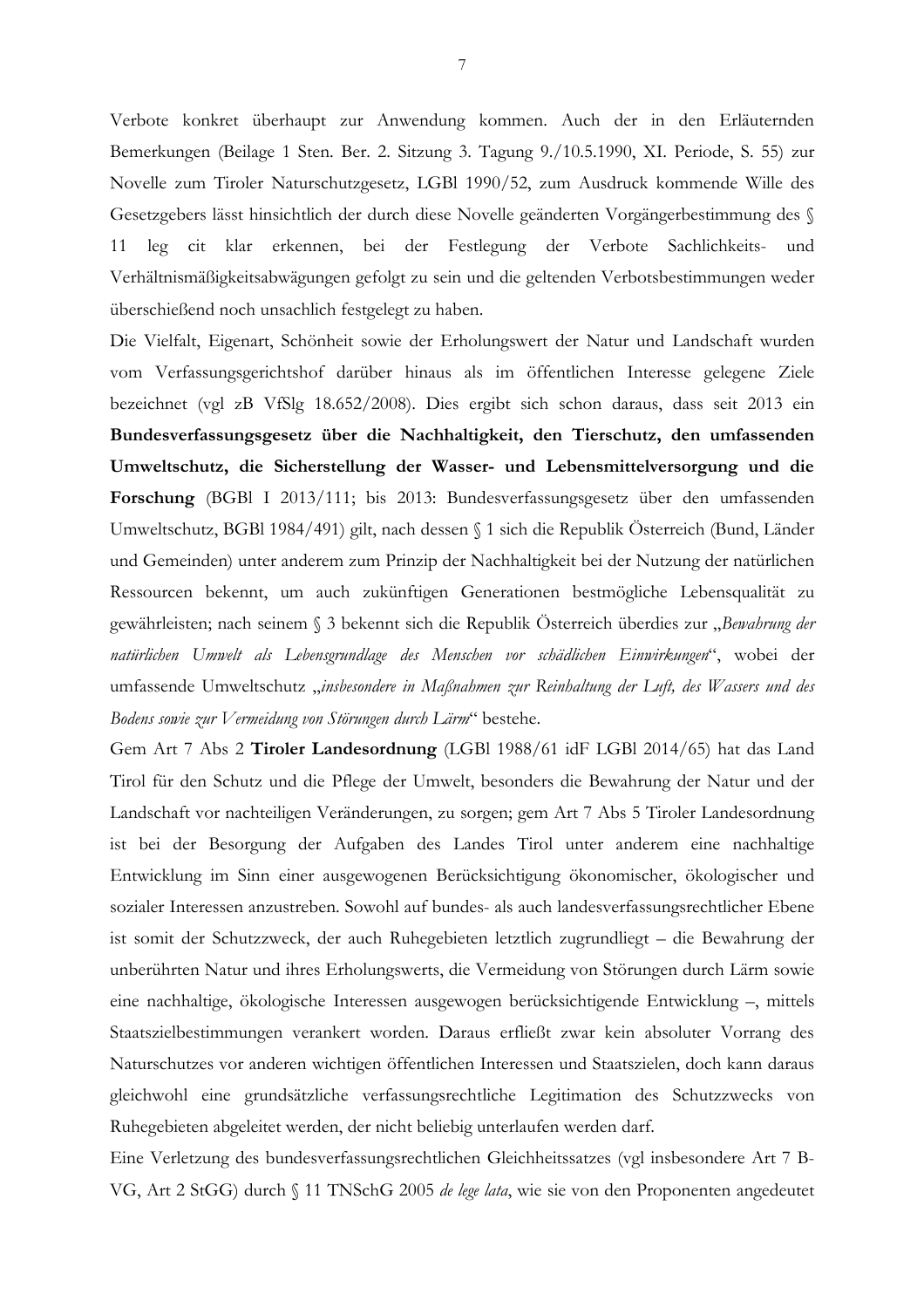wird, ist daher nicht anzunehmen. Ein verfassungsrechtliches Erfordernis, § 11 leg cit dem Vorschlag der Proponenten entsprechend abzuändern, besteht nicht.

### IV. Zur Frage der bundesverfassungsrechtlichen Zulässigkeit des § 11 Abs 2 lit b de lege ferenda

#### $1.$ Verbot unsachlicher Differenzierung

Nach dem Vorschlag der Proponenten soll die Verbotsbestimmung des § 11 Abs 2 lit b leg cit (allerdings nicht die Wortfolge: "von Seilbahnen für die Personenbeförderung" in § 11 Abs 1 leg cit) um die Wortfolge "ausgenommen Schigebietszusammenschlüsse" (gemeint wohl: "ausgenommen im Fall von Schigebietszusammenschlüssen") ergänzt werden. Damit bezöge sich das Verbot der Errichtung von Seilbahnen für die Personenbeförderung in Ruhegebieten nicht auf jene, die im Zusammenhang von Schigebietszusammenschlüssen errichtet würden; bei Erfüllung der Voraussetzungen des § 11 Abs 3 leg cit würden letztere jedoch unter eine Bewilligungspflicht fallen und somit der erschwerten Interessenabwägung gem § 29 Abs 2 leg cit unterliegen. Es ist in Übereinstimmung mit § 4 Abs 3 der Verordnung der Landesregierung vom 11. Jänner 2005, mit der ein Raumordnungsprogramm betreffend Seilbahnen und schitechnische Erschließungen erlassen wird (Tiroler Seilbahn- und Schigebietsprogramm 2005; im Folgenden: TSSP), **LGB**  $2005/10$  $idF$ **LGBI**  $2011/63$ , anzunehmen, dass unter einem "Schigebietszusammenschluss" verstanden werden soll, dass zwei oder mehrere, zum Zeitpunkt der Errichtung bereits bestehende Schigebiete zusammengefasst werden sollen, sodass weder eine vorsorgliche Seilbahnerrichtung für bloß künftige (dann auch zusammenzuschließende) Schigebiete noch der Zusammenschluss zwischen einem einzelnen bestehenden Schigebiet und einer im Ruhegebiet zu errichtenden Seilbahn darunter fielen.

Der Verfassungsgerichtshof vertritt in ständiger Judikatur die Ansicht, dass der bundesverfassungsrechtliche Gleichheitssatz (vgl insbesondere Art 7 B-VG, Art 2 StGG) den einfachen Gesetzgeber (des Bundes oder der Länder) dazu verhielte, "Gleiches gleich" und "Ungleiches ungleich" zu behandeln (zur Judikatur vgl etwa Berka, Art 7 B-VG, in: Kneihs/Lienbacher [Hg], Rill-Schäffer-Kommentar Bundesverfassungsrecht [2001] Rz 40 ff; Pöschl, Gleichheit vor dem Gesetz [2008] 205 ff; Öhlinger/Eberhard, Verfassungsrecht<sup>10</sup> [2014] Rz 760 ff). Differenzierende Regelungen dürften nur dann getroffen werden, wenn sie durch entsprechende Unterschiede im Tatsächlichen sachlich gerechtfertigt werden könnten (vgl mit naturschutzrechtlichen Bezügen etwa VfGH 22.11.2012, V120/11; weiters zB VfSlg 16.407/2001; 14.039/1995; 12.641/1991; 10.084/1984; 10.064/1984; 8457/1978 uva). Im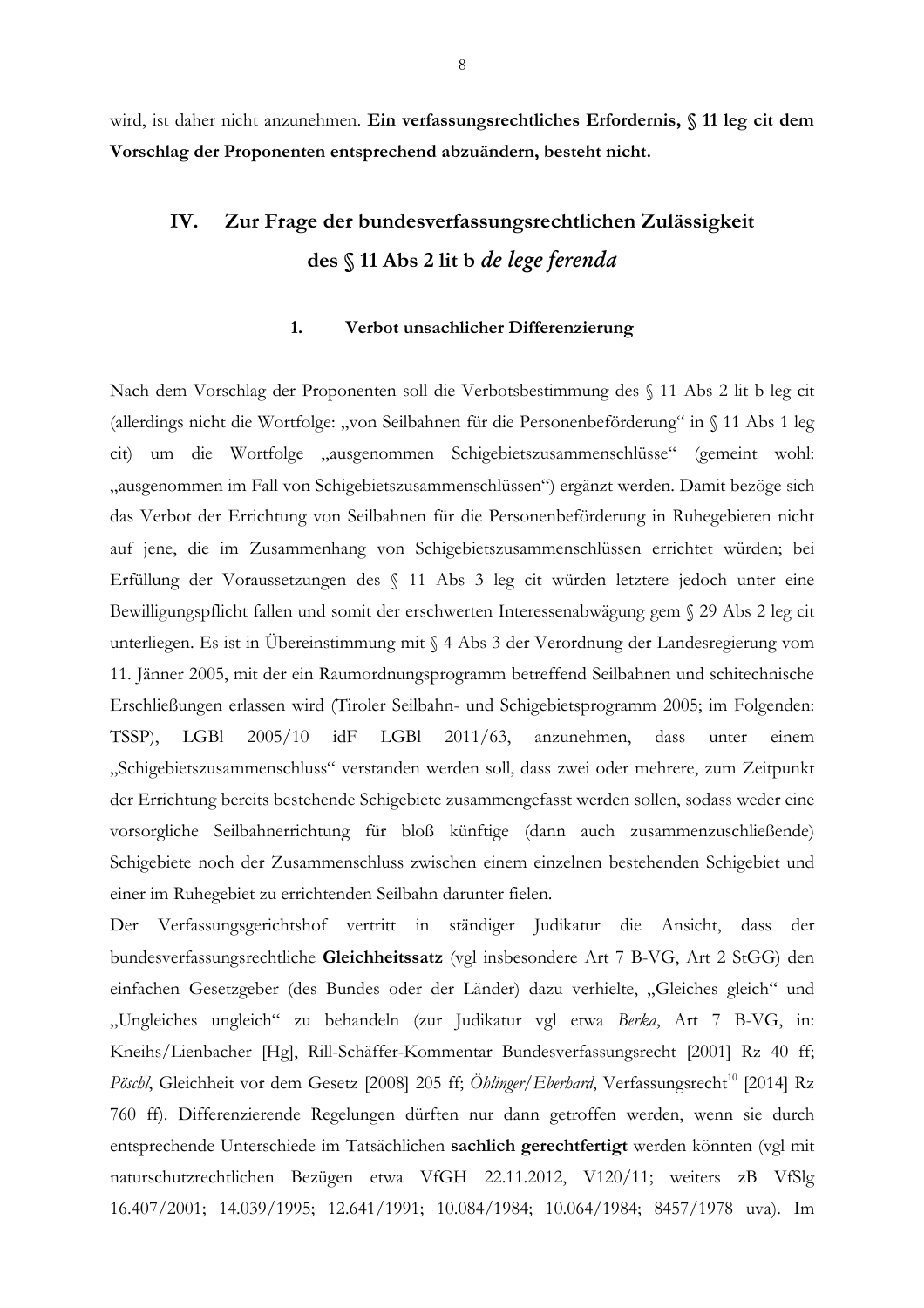Rahmen der Sachlichkeitsprüfung müsse geprüft werden, ob die tatsächlichen Unterschiede so wesentlich seien, dass diese eine rechtliche Unterscheidung rechtfertigten; wesentliche Unterschiede im Tatsächlichen würden eine rechtliche Ungleichbehandlung sogar gebieten (vgl zB VfSlg 12.641/1991; 8435/1978; 5208/1966; 2956/1956 uva).

Die Proponenten schlagen eine rechtliche Ungleichbehandlung dahingehend vor, die Errichtung für die von Seilbahnen Personenbeförderung generell zwar zu verbieten, Schigebietszusammenschlüsse (gemeint wohl: die Errichtung von Seilbahnen für die Personenbeförderung im Fall von Schigebietszusammenschlüssen) von diesem Verbot aber auszunehmen. Zu prüfen ist daher, ob diese rechtliche Ungleichbehandlung durch entsprechend wesentliche Umstände im Tatsächlichen gerechtfertigt werden könnte.

Unterschiede auf der Tatsachenebene liegen hier zunächst insoweit nicht vor, als es in beiden Fällen um die Errichtung von Seilbahnen geht. Es geht also nicht darum, dass unterschiedliche technische Arten von Seilbahnen je nach Eingriffsintensität unterschiedlich behandelt werden sollen (wie dies etwa bei der jetzt schon bestehenden Unterscheidung hinsichtlich Seilbahnen für die Personenbeförderung und Materialseilbahnen der Fall ist). Vielmehr geht es darum, die Errichtung von Seilbahnen für die Personenbeförderung bloß dann nicht unter das Verbot fallen zu lassen, wenn sie im Zusammenhang mit einem Schigebietszusammenschluss erfolgen soll. Der Unterschied besteht also darin, dass sich der Zweck der Errichtung einer Seilbahn im ausgenommenen Fall darauf bezieht, zwei oder mehrere bestehende Schigebiete miteinander zu verbinden, während die "isolierte" Errichtung einer Seilbahn in einem Ruhegebiet, das von keinen Schigebieten umgeben ist, oder deren Verbindung mit einem einzelnen bisherigen Schigebiet in der Umgebung unzulässig bliebe. Fraglich ist nun, ob dieser Unterschied der Ausnahme jene sachliche Rechtfertigung zu verleihen vermag, welche die rechtliche Ungleichbehandlung als verfassungskonform erscheinen ließe.

Als Vorteil eines Schigebietszusammenschlusses wäre anzusehen, dass Schigebiete damit infrastrukturell besser erschlossen würden und das zusammengeschlossene Schigebiet als zusammenhängendes Gebiet größer wäre als die jeweils isolierten Schigebiete. Die Proponenten erwarten sich dadurch eine erhöhte Attraktivität des zusammengeschlossenen Schigebiets und, davon ausgehend, positive Effekte für dessen wirtschaftliche Nutzung, die von neuen Einnahmequellen bis zur Schaffung neuer Arbeitsplätze reichen könnten.

In welchem Ausmaß diese Effekte tatsächlich zu erwarten wären, kann durch ein Rechtsgutachten nicht geklärt werden. Selbst wenn man jedoch davon ausginge, dass Schigebietszusammenschlüsse eine nachhaltige und deutliche Verbesserung des wirtschaftlichen Nutzens von Schigebieten herbeiführen würden, stellte dies keine hinreichende sachliche Rechtfertigung der vorgeschlagenen Ausnahmeregelung dar. Es könnte nämlich jede Errichtung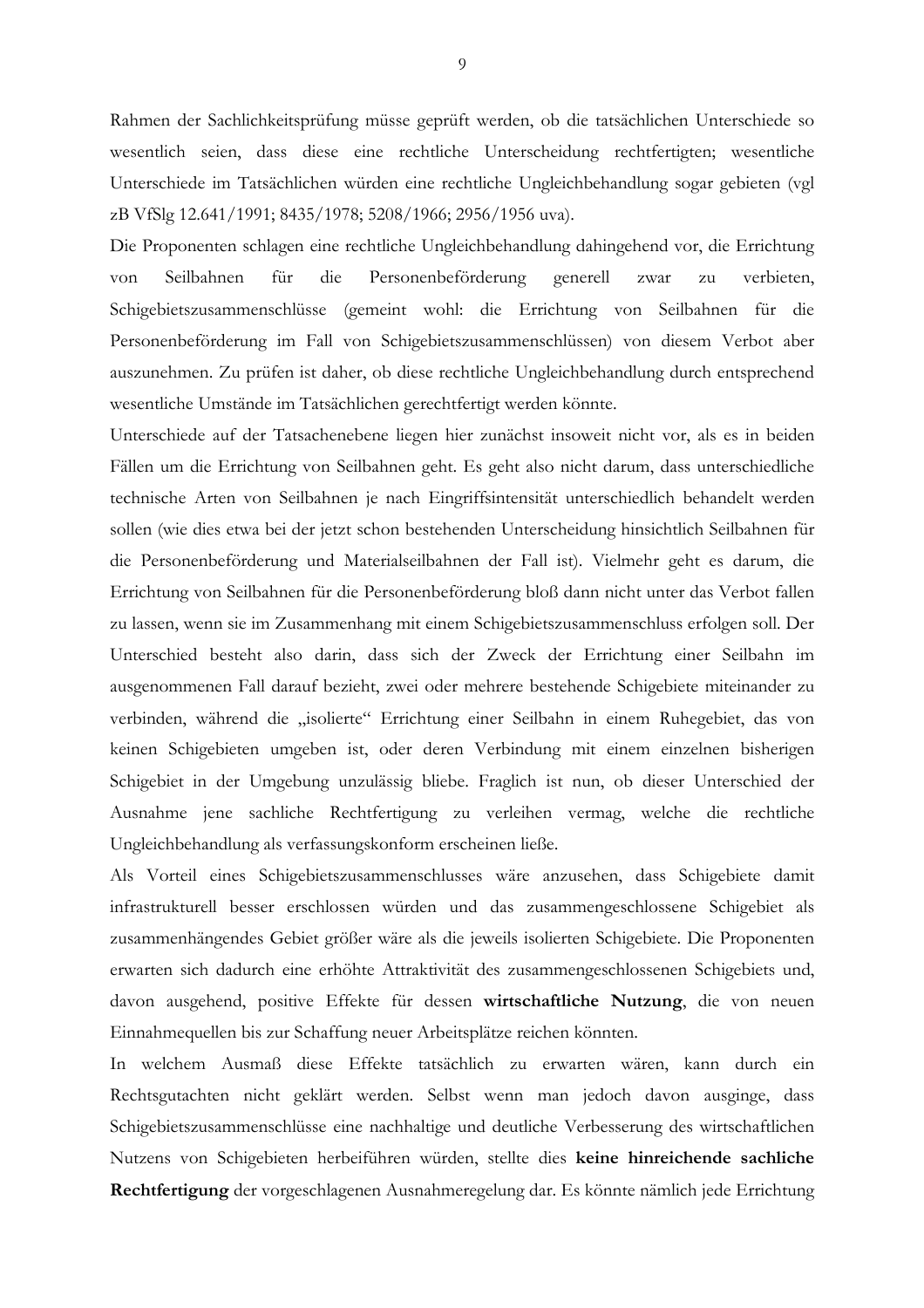von Seilbahnen für die Personenbeförderung einen wirtschaftlichen Nutzen herbeiführen, der womöglich sogar über dem wirtschaftlichen Nutzen eines Schigebietszusammenschlusses läge. Während nämlich die Errichtung  $v \circ n$ Seilhahnen  $im$ Zusammenhang  $v \circ n$ Schigebietszusammenschlüssen lediglich dazu führte, dass bisher getrennte Schigebiete nunmehr zu einem geschlossenen Ganzen vereint würden, böte die Möglichkeit, in Ruhegebieten Seilbahnen aus jedwedem Grund errichten zu dürfen (sofern eine entsprechende Bewilligung erteilt würde), Neuartiges: Es könnten derartige Seilbahnprojekte in Ruhegebieten dann gänzlich unabhängig davon durchgeführt werden, ob die Ruhegebiete an bereits bestehende Schigebiete angrenzten oder nicht. Es wäre der wirtschaftliche Nutzen einer Neuerschließung von Schigebieten aber wohl mindestens in gleicher Weise anzunehmen wie im Falle des Zusammenschlusses bestehender Schigebiete. Ebenso könnte ein wirtschaftlicher Nutzen dort gegeben sein, wo ein einziges bisher bestehendes Schigebiet mit einer im Ruhegebiet zu errichtenden Seilbahn zusammengeschlossen würde. allerdings keinen was Schigebietszusammenschluss im Sinne des Zusammenschlusses von zwei oder mehreren bestehenden Schigebieten darstellen würde (vgl dazu oben S. 8).

Es ist daher kein sachlicher Grund dafür erkennbar, zwischen der Errichtung von Seilbahnen für die Personenbeförderung im Zusammenhang von Schigebietszusammenschlüssen und der Errichtung von anderen Seilbahnen für die Personenbeförderung zu differenzieren. In beiden Fällen ginge es darum, Schigebiete infrastrukturell zu erschließen, und in beiden Fällen könnte damit ein wirtschaftlicher Nutzen verbunden sein. Die bloße Tatsache, dass im – nach dem Änderungsvorschlag vom Verbot auszunehmenden – Fall des Schigebietszusammenschlusses ein wirtschaftlicher Nutzen durch den damit verbundenen "Brückenschlag" zu gewinnen wäre, vermag für diese Ungleichbehandlung keine sachliche Rechtfertigung darzustellen. Denn ein wirtschaftlicher Nutzen wäre erst recht für jene Fälle anzunehmen, in denen überhaupt erstmals Schigebiete geschaffen würden. Jedes Schigebiet, ob isoliert (neu erschlossen) oder zusammengeschlossen, verfolgt einen wirtschaftlichen Nutzen, dessen Höhe von verschiedenen Umständen, wie zB geographischer Lage, Größe, genereller Infrastruktur, abhängt, die im einen wie im anderen Fall mehr oder weniger gegeben sein können.

Die rechtliche Differenzierung würde letztlich auch zu einer Ungleichbehandlung der Ruhegebiete selbst führen, die im konkreten Fall unterschiedlich weitgehenden Verboten je nachdem unterlägen, ob sie selbst von Schigebieten umgeben wären und damit für einen Schigebietszusammenschluss in Frage kämen oder nicht. Jene Ruhegebiete, die von keinen Schigebieten umgeben wären, sodass ein Schigebietszusammenschluss nicht in Frage käme, unterfielen damit einem strengeren Schutz als diejenigen Ruhegebiete, in denen auf Grund ihrer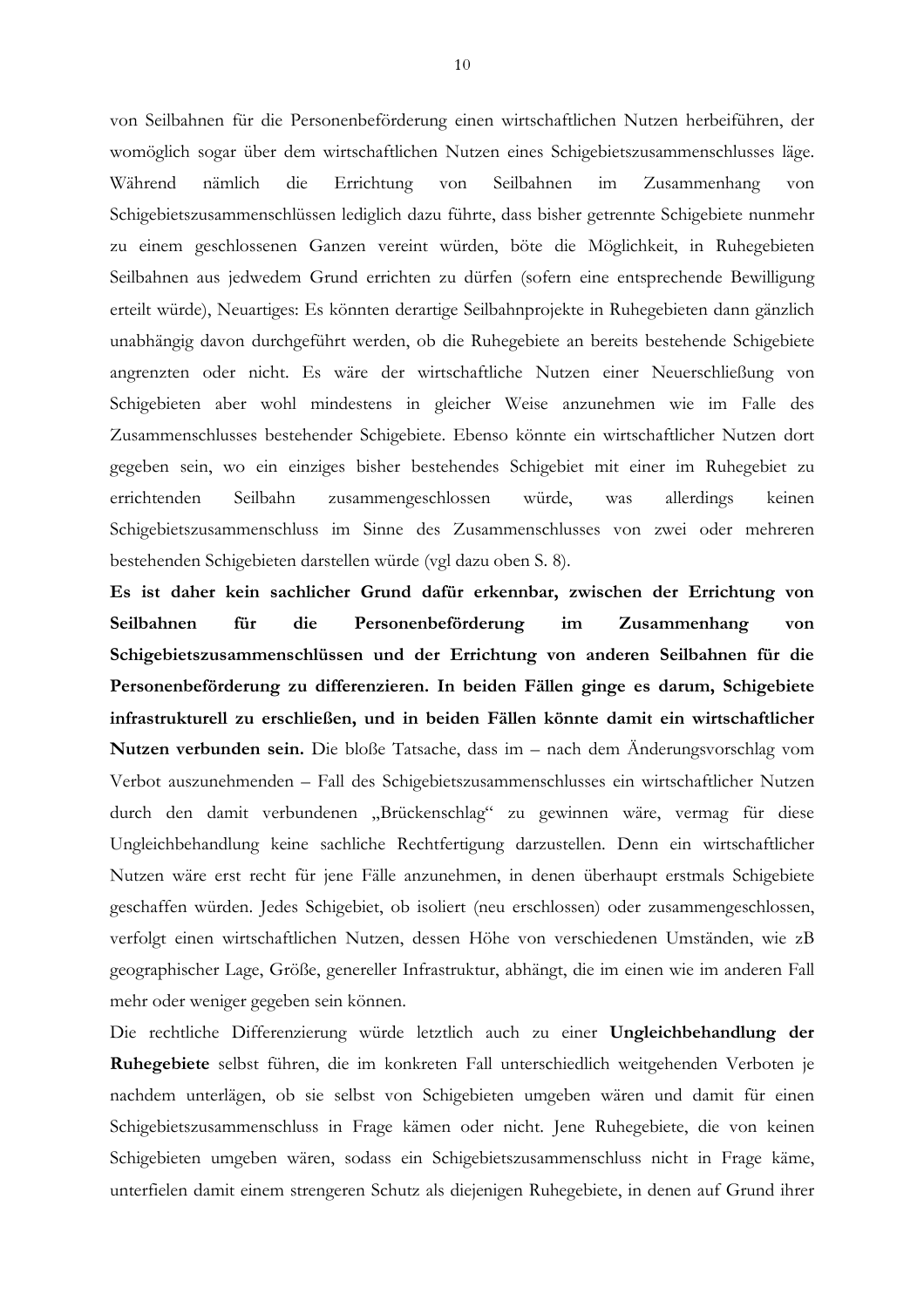Nähe zu bestehenden Schigebieten potentiell eine solche Seilbahn errichtet werden dürfte. Ausgerechnet dort, wo Ruhegebiete bereits von Schigebieten umgeben wären, sodass ihnen eine nochmals erhöhte Funktion als Rückzugsgebiet zukäme, würde damit der sonst mit Ruhegebieten verbundene Schutz gelockert. Würde man daher die Sachlichkeit der vorgeschlagenen Ausnahme wollen, dass damit begründen eine Seilbahnerrichtung, die einem etwa Schigebietszusammenschluss diente, einen noch gelinderen Eingriff darstellte als die weiterhin verbotene "isolierte" Seilbahnerrichtung, weil das Ruhegebiet im erstgenannten Fall ohnehin schon von Schigebieten umgeben wäre, so ist dem entgegenzuhalten, dass gerade in diesem Fall die Aufrechterhaltung des Ruhegebiets mit vollem Verbotsumfang einem besonderen Schutzbedürfnis entspräche, das auch im Einklang mit SS 1 und 3 Bundesverfassungsgesetz über die Nachhaltigkeit, den Tierschutz, den umfassenden Umweltschutz, die Sicherstellung der Wasser- und Lebensmittelversorgung und die Forschung sowie Art 7 Abs 2 Tiroler Landesordnung steht.

Darüber hinaus stellt die Errichtung einer Seilbahn für die Personenbeförderung nicht bloß deshalb einen gelinderen Eingriff dar, weil sie zum Zwecke eines Schigebietszusammenschlusses erfolgt. Der durch die Errichtung von Seilbahnen für die Personenbeförderung vorgenommene Eingriff in das Ruhegebiet wäre jedenfalls derselbe, gleich ob der Zweck, den die Errichtung verfolgt, derjenige eines Schigebietszusammenschlusses ist. Unter dem Aspekt des Schutzzwecks des Ruhegebiets kann daher keinerlei tatsächlicher Unterschied dahingehend erkannt werden, ob es sich um die Errichtung von Seilbahnen für die Personenbeförderung allgemein oder die Errichtung Seilbahnen Personenbeförderung zum von für die Zwecke eines Schigebietszusammenschlusses handelt, weil jede Errichtung einer Seilbahn jedenfalls Lärm und sonstige Unruhe mit sich bringen wird. Es erscheint daher auch aus diesem Blickwinkel eine rechtliche Privilegierung der einen Schigebietszusammenschluss bezweckenden Errichtung von Seilbahnen für die Personenbeförderung sachlich nicht rechtfertigbar, und zwar weder im Vergleich zum allgemeinen Verbot der Errichtung von Seilbahnen für die Personenbeförderung (§ 11 Abs 2 lit b leg cit) noch auch (insbesondere) in Bezug auf § 11 Abs 2 lit d leg cit, wonach *jede erhebliche Lärmentwicklung*<sup>63</sup> im Ruhegebiet verboten ist. Ob die Stationen einer Seilbahn im konkreten Fall im Ruhegebiet lägen oder nicht, ob die Seilbahn über die Grenzen des Ruhegebiets hinaus verliefe oder nicht, wird durch den vorgeschlagenen Änderungstext nicht präjudiziert. Die dort vorgenommene rechtliche Differenzierung bemisst sich lediglich nach dem Zweckkriterium "Schigebietszusammenschluss"; hingegen wird nicht danach differenziert, ob die

<sup>&</sup>lt;sup>3</sup> Vgl dazu bereits oben FN 1. § 11 Abs 2 lit c soll künftig – schon auf Grund seiner ökologischen Zielsetzung ohne Relevanz für die vorliegende Fragestellung - lauten: "jede erhebliche Lärmentwicklung; jedenfalls nicht als erhebliche Lärmentwicklung im Sinn dieser Bestimmung gilt der mit der Ausführung von Vorhaben der Energiewende, für die eine naturschutzrechtliche Bewilligung vorliegt oder nicht erforderlich ist, verbundene Baulärm im hierfür notwendigen Ausmaß".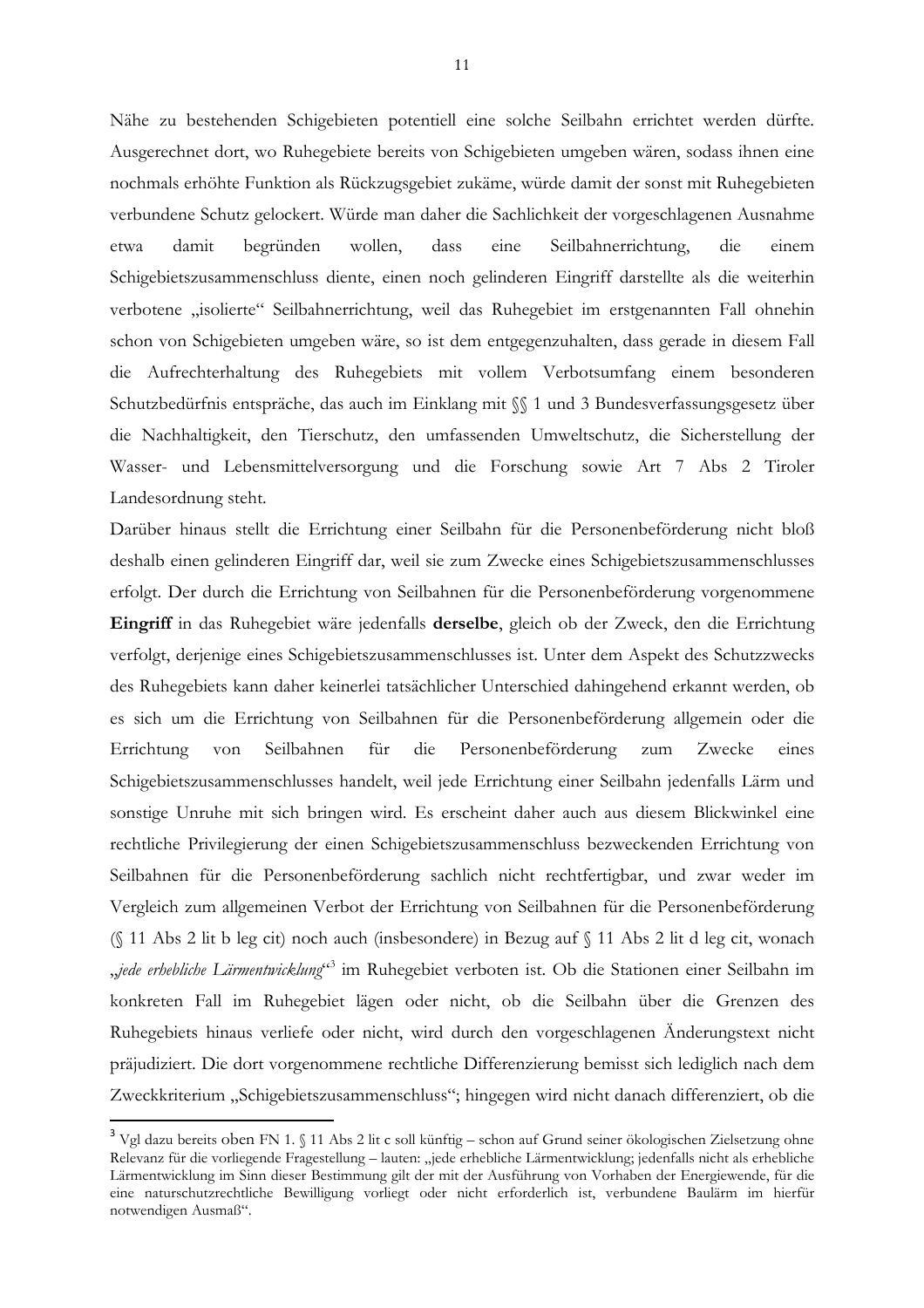konkrete Errichtung der Seilbahn mehr oder weniger schonend für die Natur erfolgt, unbeschadet dessen, welchen Zweck sie verfolgt. Auch die Frage, wie groß die Störung durch den Betrieb einer einmal errichteten Seilbahn sein wird, wird durch die Differenzierung zwischen der für Errichtung  $v \circ n$ Seilbahnen die Personenbeförderung zum Zwecke  $des$ Schigebietszusammenschlusses und derjenigen zu anderen Zwecken nicht berührt.

Der verfassungsrechtliche Gleichheitssatz wird dann verletzt, wenn der Gesetzgeber eine rechtliche Ungleichbehandlung vornimmt, obwohl im Tatsächlichen keine wesentlichen Unterschiede vorliegen. Derartige wesentliche Unterschiede im Tatsächlichen liegen im gegebenen Fall nach Ansicht der Gutachterin jedoch nicht vor.

Hinzuweisen ist außerdem darauf, dass § 11 Abs 1 leg cit durch den Änderungsvorschlag nicht berührt wird, dort aber das Fehlen von "Seilbahnen für die Personenbeförderung" (ohne Ausnahme) jedenfalls als Charakteristikum eines Ruhegebiets angeführt bliebe, was eine zusätzliche Inkongruenz und Systemwidrigkeit im Verhältnis zu § 11 Abs 2 lit b leg cit bewirken würde.

#### $\overline{2}$ . Allgemeines Sachlichkeitsgebot

Darüber hinaus erscheint die vorgeschlagene Formulierung aber auch noch aus einem anderen Grund gleichheitswidrig: Der Verfassungsgerichtshof geht in ständiger Rechtsprechung von einem allgemeinen Sachlichkeitsgebot aus, das aus dem Gleichheitssatz ableitbar sei (vgl zuletzt etwa VfGH 23.9.2014, G44/2014, V46/2014; zum allgemeinen Sachlichkeitsgebot auch Berka  $Art$  $7\overline{ }$  $B-VG$ .  $in:$ Kneihs/Lienbacher  $[Hg]$ , Rill-Schäffer-Kommentar Bundesverfassungsrecht [2001] Rz 48; Pöschl, Gleichheit vor dem Gesetz [2008] 260 ff; Öhlinger/Eberhard, Verfassungsrecht<sup>10</sup> [2014] Rz 765 ff). Es erscheint nun aber schlechthin unsachlich, in einem Ruhegebiet, das sich ja nach wie vor durch die genannten Charakteristika der Erholung in der freien Natur sowie des Fehlens von bestimmten lärmerregenden Anlagen oder Maßnahmen auszeichnen soll, die Errichtung von Seilbahnen zur Personenbeförderung, sofern diese einem Schigebietszusammenschluss dient, vom Verbot auszunehmen. Es erschiene seitens des Gesetzgebers systemwidrig, einerseits bestimmte - schon bundes- und landesverfassungsrechtlich als Staatsziel festgelegte – Schutzzwecke in  $\int$  1 leg cit zu verankern und dementsprechend in § 11 leg cit Ruhegebiete als eine spezielle Schutzgebietskategorie vorzusehen, die der Erholung des Menschen in der unberührten Natur dienen soll und gerade durch das Gesamtsystem der diesem Schutzzweck dienenden Verbote typisiert wird; andererseits aber eine bestimmte, diesem speziellen Schutzzweck zuwiderlaufende Art von Vorhaben davon auszunehmen. Es kann dafür keine sachliche Rechtfertigung erkannt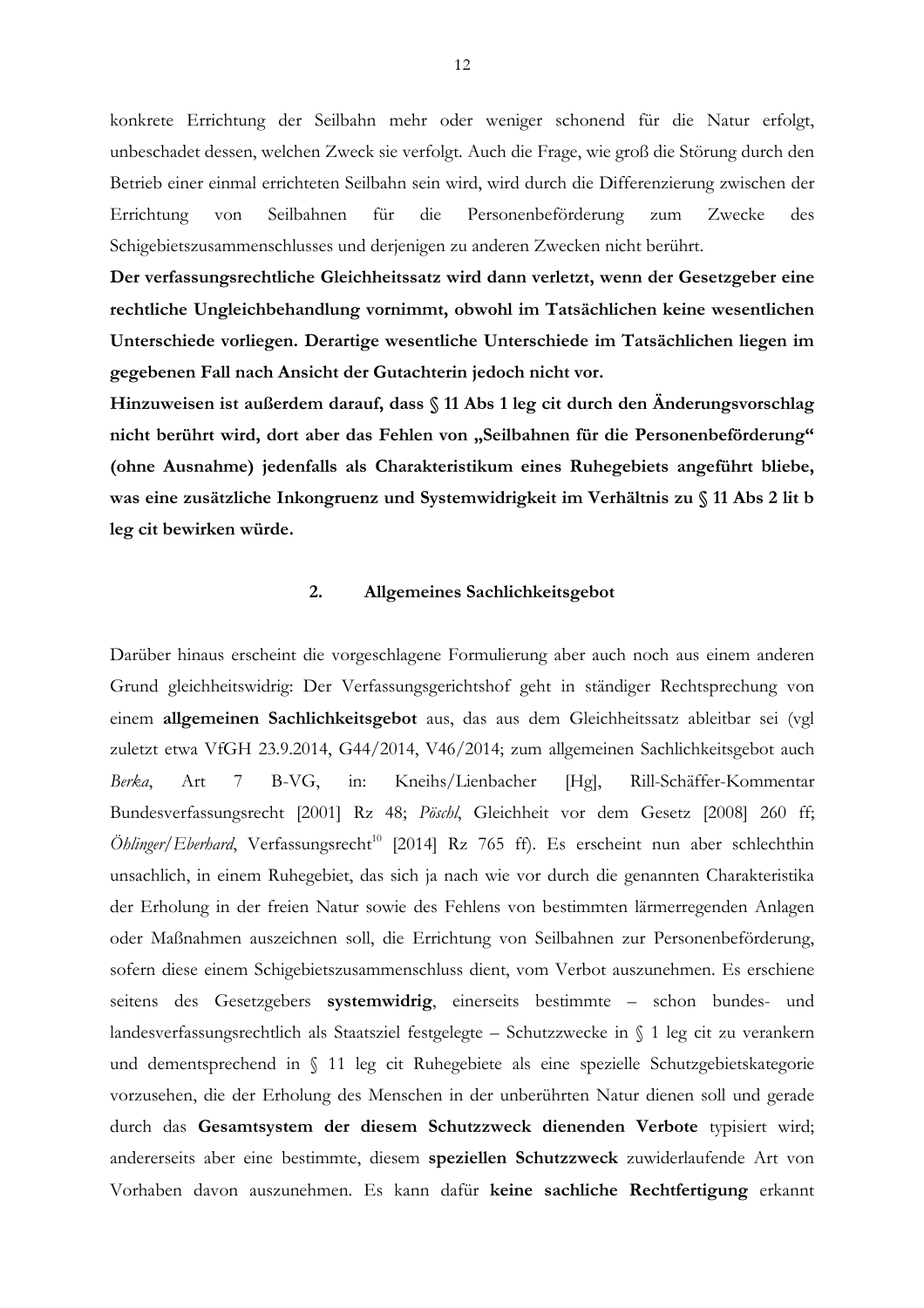werden, weil die Errichtung von Seilbahnen zur Personenbeförderung schlechthin dem immanenten Schutzzweck eines Ruhegebiets widerspricht, wie sich auch schon aus § 11 Abs 1 leg cit ergibt, hinsichtlich dessen (Wortfolge: "von Seilbahnen für die Personenbeförderung") die Proponenten, wie erwähnt, keine Änderung vorschlagen.

#### 3. Ergebnis

Insgesamt wird dem Landesgesetzgeber daher davon abgeraten, § 11 Abs 2 lit b leg cit entsprechend dem Vorschlag abzuändern. Es ist anzunehmen, dass die vorgeschlagene Ergänzung dieser Bestimmung gleichheitswidrig wäre und aus diesem Grund gegebenenfalls vom Verfassungsgerichtshof aufgehoben würde. An der hier angenommenen Verfassungswidrigkeit würde sich im Übrigen auch nichts ändern, falls die Novelle einer Landesvolksabstimmung (§ 39 Tiroler Landesordnung) oder Landesvolksbefragung (§ 60 Tiroler Landesordnung) unterzogen würde, da auch der Einsatz von Instrumenten der direkten Demokratie auf Landesebene Widersprüche des Landesrechts zur Bundesverfassung nicht legitimieren kann.

### Zur Frage der rechtlichen Zulässigkeit des § 48 Abs 13 de lege ferenda  $V_{\cdot}$

Was die ebenfalls vorgeschlagene Ergänzung des § 48 TNSchG 2005 um einen Abs 13 anbelangt, so wird von dieser aus obenstehenden Gründen ebenfalls abgeraten.

Sollte sie dennoch vorgenommen werden, so müsste der vorgeschlagene § 48 Abs 13 Satz 1 jedenfalls aus legistischen Gründen in mehrfacher Hinsicht abgeändert werden:

Die vorgeschlagene Formulierung "Gegen § 11 widersprechende Verordnungen ..." müsste in "§ 11 widersprechende Verordnungen" umformuliert werden.

Die vorgeschlagene Formulierung "ab Inkrafttreten dieses Gesetzes" müsste in "ab Inkrafttreten der Novelle ..." umformuliert werden.

Die vorgeschlagene Formulierung "... Verordnungen sind abzuändern ..." ist ungenau und missverständlich, es wäre zu präzisieren, welche Verordnungen gemeint sind (gemeint wohl: Verordnungen, mit denen ein Ruhegebiet ausgewiesen wird und die Verbote entgegen § 11 Abs 2 TNSchG 2005 [in der Fassung der Novelle] enthalten). Allerdings ist darauf hinzuweisen, dass Ruhegebietsverordnungen keine Verbotsbestimmungen enthalten müssen, da die Verbote ohnehin ex lege gelten (vgl dazu auch die Ausführungen der Erläuternden Bemerkungen zum Tiroler Naturschutzgesetz, LGBl 1975/15, Beilage 4 Sten. Ber. 27. Tagung 28.11.1974, VII. Periode, S. 18); die Verbote dürfen allerdings in der Verordnung wiederholt werden, wie dies auch in § 2 der für das gegenständliche Vorhaben maßgeblichen Verordnung der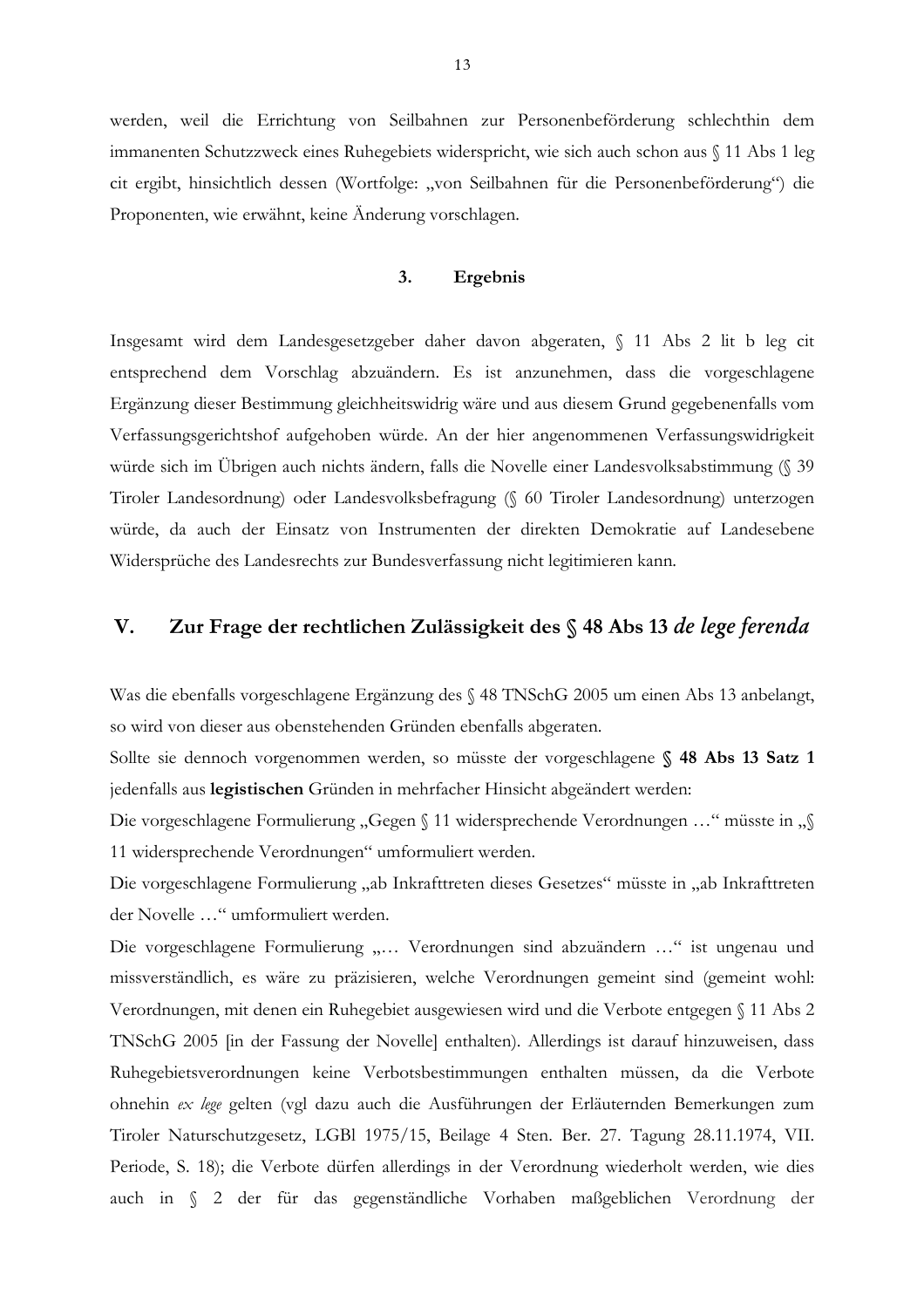Landesregierung vom 2. Mai 2006 über die Erklärung eines Teiles der Stubaier Alpen in den Gemeinden Längenfeld, Neustift im Stubaital, St. Sigmund im Sellrain, Sölden und Umhausen zum Ruhegebiet (Ruhegebiet Stubaier Alpen), LGBl 2006/45, der Fall ist. Hinzuweisen ist auch darauf, dass mit dem vorgeschlagenen § 48 Abs 13 Satz 1 eine lex specialis zum Verfahren der Änderung von Verordnungen gem § 30 Abs 4 lit c TNSchG 2005 geschaffen würde.

Der vorgeschlagene § 48 Abs 13 Satz 2 ist in der vorliegenden Formulierung ebenfalls problematisch, und zwar selbst wenn es zur Novellierung des § 11 Abs 2 lit b gemäß dem vorliegenden Änderungsvorschlag kommen sollte. Nach dieser vorgeschlagenen Bestimmung soll die Berücksichtigungspflicht gem § 7 Abs 3 TROG 2011 hinsichtlich § 5 lit a TSSP für Schigebietszusammenschlüsse im Bereich von Ruhegebieten nicht gelten. § 2 Abs 5 TSSP versteht den Zusammenschluss bestehender Schigebiete als eine Form der Erweiterung bestehender Schigebiete. Gem § 5 lit a TSSP ist die Erweiterung bestehender Gebiete, daher also nicht zulässig, Schigebietszusammenschluss, unter anderem dann auch der wenn Nationalparkflächen oder Flächen in Gebieten in Anspruch genommen werden, die durch eine Verordnung auf Grund des TNSchG 2005 zu geschützten Gebieten erklärt worden sind, wozu auch Ruhegebiete zählen. § 7 Abs 3 TROG 2011 (LGBI 2011/56 idF LGBI 2013/130) sieht vor, dass Raumordnungsprogramme wie das TSSP bestimmte Rahmenbedingungen sowie Grundsätze über die Zulässigkeit der Widmung entsprechender Sonderflächen festlegen können und dass die festgelegten Rahmenbedingungen in Verfahren aufgrund von landesrechtlichen, insbesondere naturschutzrechtlichen, Vorschriften nach Maßgabe der betreffenden Bestimmungen zu berücksichtigen sind, was auch von § 9 Abs 1 TSSP wiederholt wird. § 5 lit a TSSP statuiert jedoch ein absolutes, an keine weiteren Bedingungen geknüpftes Verbot von Schigebietszusammenschlüssen in (unter anderem) Ruhegebieten und verankert daher nicht bloß ein Kriterium, das in einem naturschutzrechtlichen Verfahren "berücksichtigend" gegen andere abzuwägen ist. Es erscheint nach der vorgeschlagenen, bloß auf eine "Berücksichtigungspflicht" abstellenden Formulierung zumindest zweifelhaft, ob § 48 Abs 13 Satz 2 überhaupt von der Geltung des § 5 lit a TSSP dispensieren würde – was offenbar die Intention dieser Bestimmung wäre – und ob – sollte dem Anliegen der Proponenten gefolgt werden – nicht vielmehr gesetzlich klarzustellen wäre, dass die in § 5 lit a TSSP normierte absolute Unzulässigkeit des Schigebietszusammenschlusses in Ruhegebieten nicht gelten soll.

Unbeschadet der Formulierungsfrage, wäre aber jedenfalls auch von der Erlassung des § 48 Abs 13 Satz 2 abzuraten, weil mit dieser Bestimmung wiederum eine Gleichheitswidrigkeit geschaffen würde: Es besteht keine sachliche Rechtfertigung dafür, den Fall des Schigebietszusammenschlusses in Ruhegebieten anders zu behandeln als sonstige von § 5 TSSP als unzulässig erklärte Schigebietserweiterungen.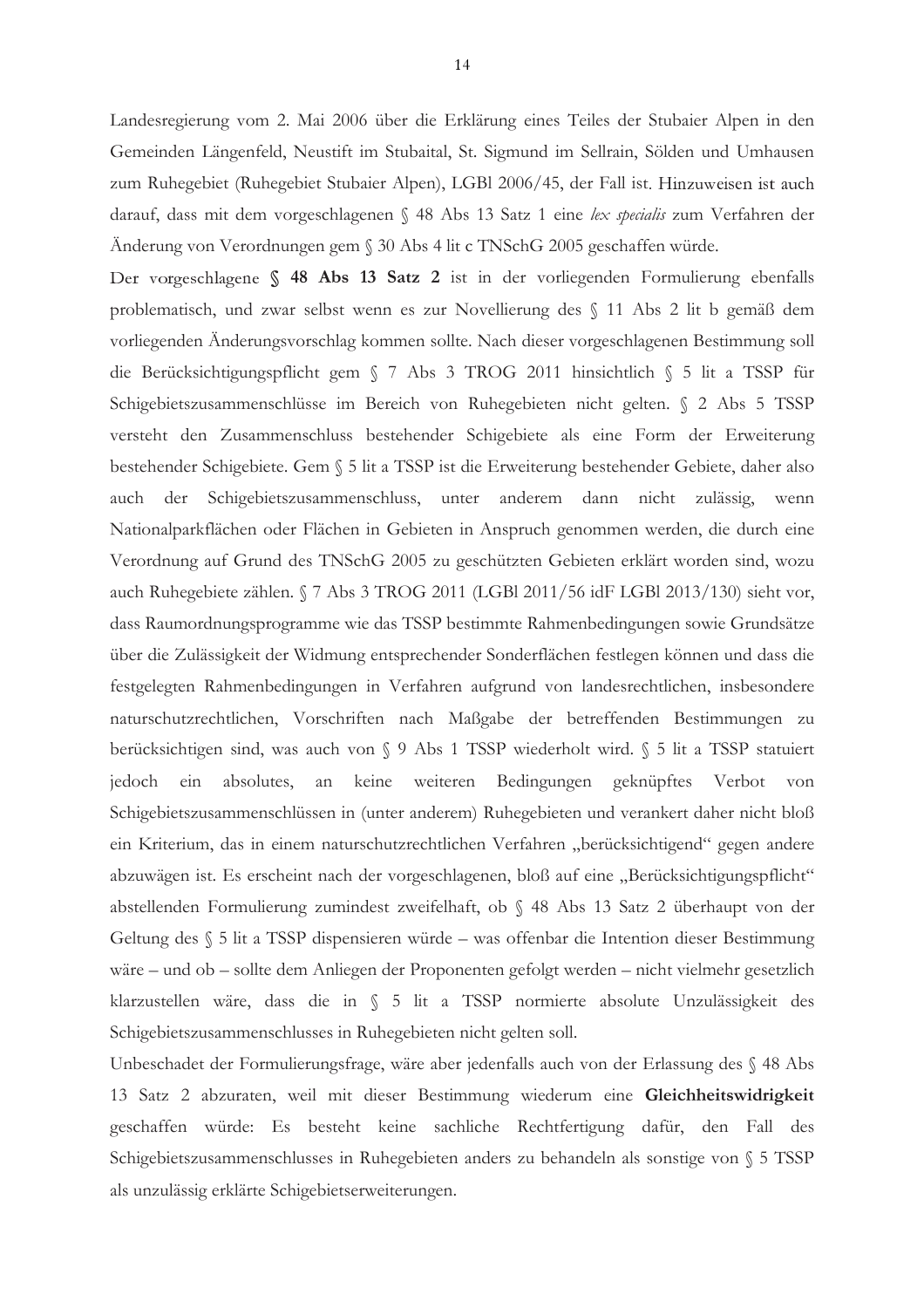Die Proponenten weisen darauf hin, dass Seilbahnen für die Personenbeförderung auch in fast allen anderen Schutzgebietskategorien des TNSchG 2005 nicht grundsätzlich verboten, sondern (bloß) bewilligungspflichtig seien. Dies trifft nicht zu: Beispielsweise gelten derartige Verbote grundsätzlich in geschützten Landschaftsteilen (§ 13), Naturschutzgebieten (§ 21) und Sonderschutzgebieten (§ 22) entweder ex lege oder, im Fall der Erforderlichkeit, auf Grund der jeweiligen Schutzgebietsverordnung. Auch wenn jedoch die Errichtung von Seilbahnen für die Personenbeförderung in allen anderen Schutzgebieten zulässig wäre, würde dies den Gesetzgeber nicht daran hindern, ein derartiges Verbot in Ruhegebieten vorzusehen, weil letztere einen charakteristischen Schutzzweck verfolgen, der sich von denjenigen anderer Schutzgebiete abhebt. Weiters weisen die Proponenten darauf hin, dass Schigebietszusammenschlüsse im TSSP gegenüber Neuerschließungen privilegiert behandelt würden. Dabei wird vernachlässigt, dass Schigebietszusammenschlüsse, wie alle Erweiterungen von Schigebieten im Bereich von Schutzgebieten nach auf Grund des TNSchG 2005 erlassenen Verordnungen, gem § 5 lit a TSSP unzulässig sind. Es ist nicht zu erkennen, inwiefern die in diesem Fall, also für den Bereich von Schutzgebieten, normierte Unzulässigkeit eines Schigebietszusammenschlusses eine Privilegierung gegenüber jener Unzulässigkeit darstellen soll, die bei Neuerschließungen gilt.

Auch der Hinweis der Proponenten auf die UVP-G-Novelle BGBI I 2009/87 hat für den gegenständlichen Zusammenhang keine Bedeutung. Es trifft zwar zu, dass dem Ausschussbericht zu dieser Novelle (AB 271 BlgNR, XXIV. GP, S. 14) der Hinweis zu entnehmen ist, dass Schigebietszusammenschlüsse (die im UVP-G nicht einmal ausdrücklich erwähnt werden) als "(gemeinsames) Erweiterungsvorhaben zu betrachten" seien und dass die Kumulationsbestimmung der SS 3 Abs 2 und 3a Abs 6 UVP-G keine Anwendung darauf finden solle, wovon in weiterer Folge abhängt, ob in derartigen Verfahren eine Umweltverträglichkeitsprüfung durchzuführen ist. Es ist jedoch nicht erkennbar, welche normativen Implikationen diese bundesgesetzliche Regelung für eine landesgesetzliche Bestimmung, welche die Kriterien von Ruhegebieten regelt, haben soll. Wenn daraus ableitbar sein soll, dass Schigebietszusammenschlüsse als Vorhaben anzusehen sind, die - im Unterschied zu anderen, vom Bundesgesetzgeber als folgenreicher eingeschätzten Vorhaben - keine Umweltverträglichkeitsprüfung benötigen, so geschieht dies im Vergleich zu jenen Vorhaben, die im Anhang 1 zum UVP-G als UVP-pflichtig ausgewiesen sind. Diese gänzlich anders geartete – Gegenüberstellung hat für den Vergleich jener Vorhaben, die gem § 11 Abs 2 TNSchG 2005 in Ruhegebieten verboten sind, aber weder inhaltliche Relevanz noch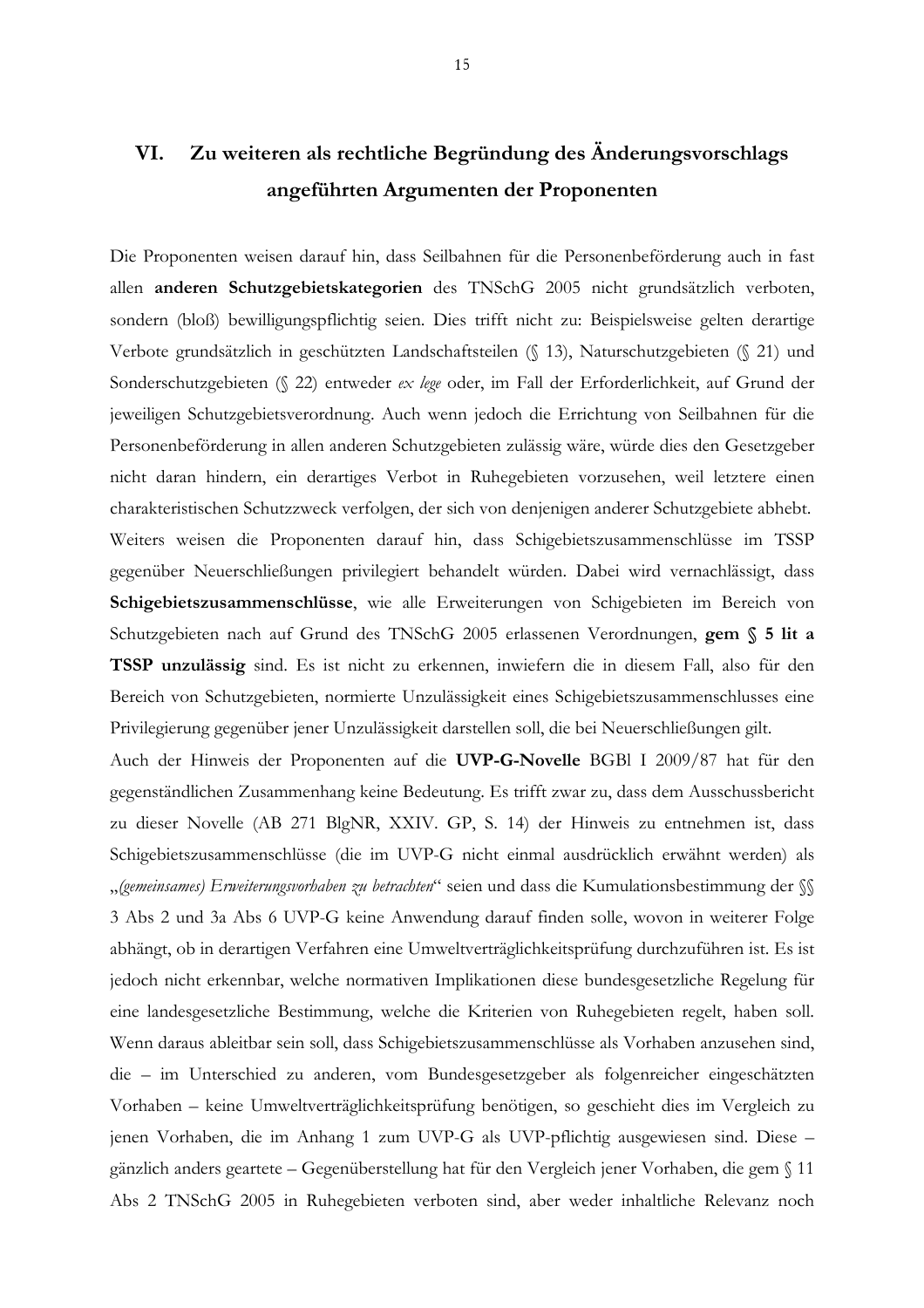besteht in kompetenzrechtlicher Hinsicht eine Verpflichtung des Landesgesetzgebers, das Naturschutzgesetz derart anzupassen, dass Schigebietszusammenschlüsse rechtlich privilegiert würden

Schigebietszusammenschlüsse über Gletscher würden durch den vorgeschlagenen § 48 Abs 13 nicht tangiert. Es bliebe vielmehr beim allgemeinen Verbot des § 5 Abs 1 lit d leg cit und dem auf Grundlage des § 5 Abs 2 leg cit erlassenen Raumordnungsprogramm über den Schutz der Gletscher (LGBI 2006/43), unabhängig davon, ob sich ein Gletscher in einem Ruhegebiet befindet oder nicht.

Die Frage der von den Proponenten angenommenen Vereinbarkeit mit Art 11 des Protokolls Naturschutz und Landschaftspflege der Alpenkonvention ist vom Prüfauftrag dieses Rechtsgutachtens nicht umfasst. Es wird auf diese Frage daher im Rahmen dieses Rechtsgutachtens nicht eingegangen.

### VII. Schlussfolgerungen

- 1) Die derzeitige Regelung des Verbots der Errichtung von Seilbahnen für die Personenbeförderung in § 11 Abs 2 lit b TNSchG 2005 erscheint verfassungskonform.
- 2) Die von der ARGE Brückenschlag vorgeschlagene Änderung des Verbots dahingehend, die Errichtung von Seilbahnen für die Personenbeförderung im Fall von Schigebietszusammenschlüssen auszunehmen, während die Errichtung derartiger Seilbahnen für andere Zwecke verboten bliebe und auch die übrigen Verbote gem § 11 Abs 2 lit a sowie lit c-e TNSchG 2005 aufrecht erhalten würden, erschiene verfassungswidrig.
- 3) Die Verfassungswidrigkeit bestünde in einer Verletzung des insbesondere in Art 7 B-VG und Art 2 StGG verankerten Gleichheitssatzes der Bundesverfassung.
- 4) Zum einen läge eine Gleichheitsverletzung vor, weil die rechtliche Ungleichbehandlung, wie sie vorgeschlagen wird, einer sachlichen Rechtfertigung im Sinne wesentlicher Unterschiede im Tatsächlichen entbehrte. Es kann nicht erkannt werden, warum die Errichtung einer Seilbahn zur Personenbeförderung sich je nachdem dadurch wesentlich unterscheiden soll, ob sie zum Zweck eines Schigebietszusammenschlusses oder zu einem anderen Zweck erfolgen soll. In beiden Fällen verursacht die Errichtung jene Störungen, die nach dem kardinalen Schutzzweck eines Ruhegebiets - der sowohl durch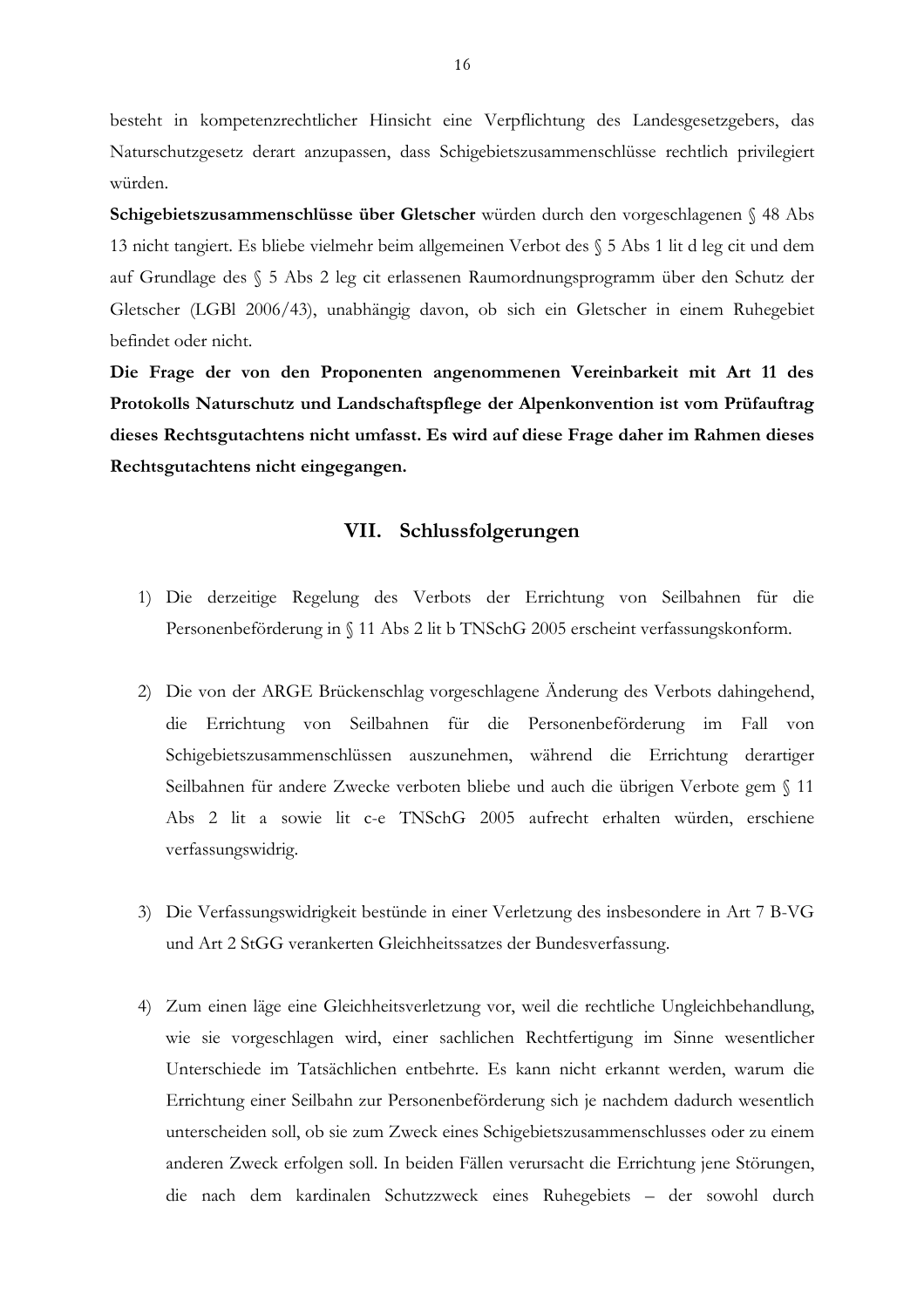Staatszielbestimmungen der Bundesverfassung als auch der Tiroler Landesordnung verfassungsrechtlich vorgezeichnet ist – gerade eben vermieden werden sollen. Auch der mögliche wirtschaftliche Nutzen der Errichtung von Seilbahnen unterscheidet sich nicht wesentlich danach, ob die Seilbahn nun "isoliert" oder zum Zwecke eines Schigebietszusammenschlusses errichtet wird. Käme dem wirtschaftlichen Aspekt überragende Bedeutung zu - was schon angesichts der speziellen bundes- und landesverfassungsrechtlichen Staatsziele im Bereich des Naturschutzes nicht der Fall sein dürfte –, wäre die – derzeit ebenfalls verbotene – Neuerschließung von Schigebieten möglicherweise sogar lukrativer als diejenige, die "nur" im Rahmen eines Schigebietszusammenschlusses erfolgt.

Zum anderen erschiene die vorgeschlagene Ausnahme als Verletzung des vom Verfassungsgerichtshof aus dem Gleichheitssatz abgeleiteten allgemeinen Sachlichkeitsverbots. Es erscheint kein sachlicher Grund dafür erkennbar, die vom Naturschutzgesetzgeber verfolgten, schon verfassungsrechtlich vorgezeichneten allgemeinen Zielsetzungen des Naturschutzgesetzes, die sich unter anderem im charakteristischen Schutzzweck eines Ruhegebiets als eines Gebiets, in dem die Möglichkeit der Erholung des Menschen in einer unberührten Natur sichergestellt werden soll, konkretisieren, mit einer systemwidrigen Ausnahmebestimmung zu durchbrechen.

5) Würde die vorgeschlagene Änderung tatsächlich in eine Novelle des TNSchG 2005 münden (wobei der Änderungsvorschlag in diesem Fall jedenfalls in sprachlichlegistischer Hinsicht umformuliert werden sollte), müsste daher gegebenenfalls mit einer Aufhebung der relevanten Bestimmungen durch den Verfassungsgerichtshof gem Art 140 B-VG wegen Verletzung der Bundesverfassung gerechnet werden. Ein solches Verfahren könnte unter anderem gem Art 140 Abs 1 Z 3 B-VG iVm Art 42 Tiroler Landesordnung mittels Anfechtung der relevanten Bestimmungen durch zumindest ein Drittel der Abgeordneten des Tiroler Landtages beim Verfassungsgerichtshof eingeleitet werden.

Träte die Novelle in Kraft, müssten sämtliche Ruhegebietsverordnungen, dh nicht nur die Verordnung der Landesregierung vom 2. Mai 2006 über die Erklärung eines Teiles der Stubaier Alpen in den Gemeinden Längenfeld, Neustift im Stubaital, St. Sigmund im Sellrain, Sölden und Umhausen zum Ruhegebiet (Ruhegebiet Stubaier Alpen), LGBI 2006/45, binnen der festgelegten Frist an die neue Formulierung des § 11 TNSchG 2005 angepasst werden, sofern sie dieser widersprechende Verbotsbestimmungen enthielten.